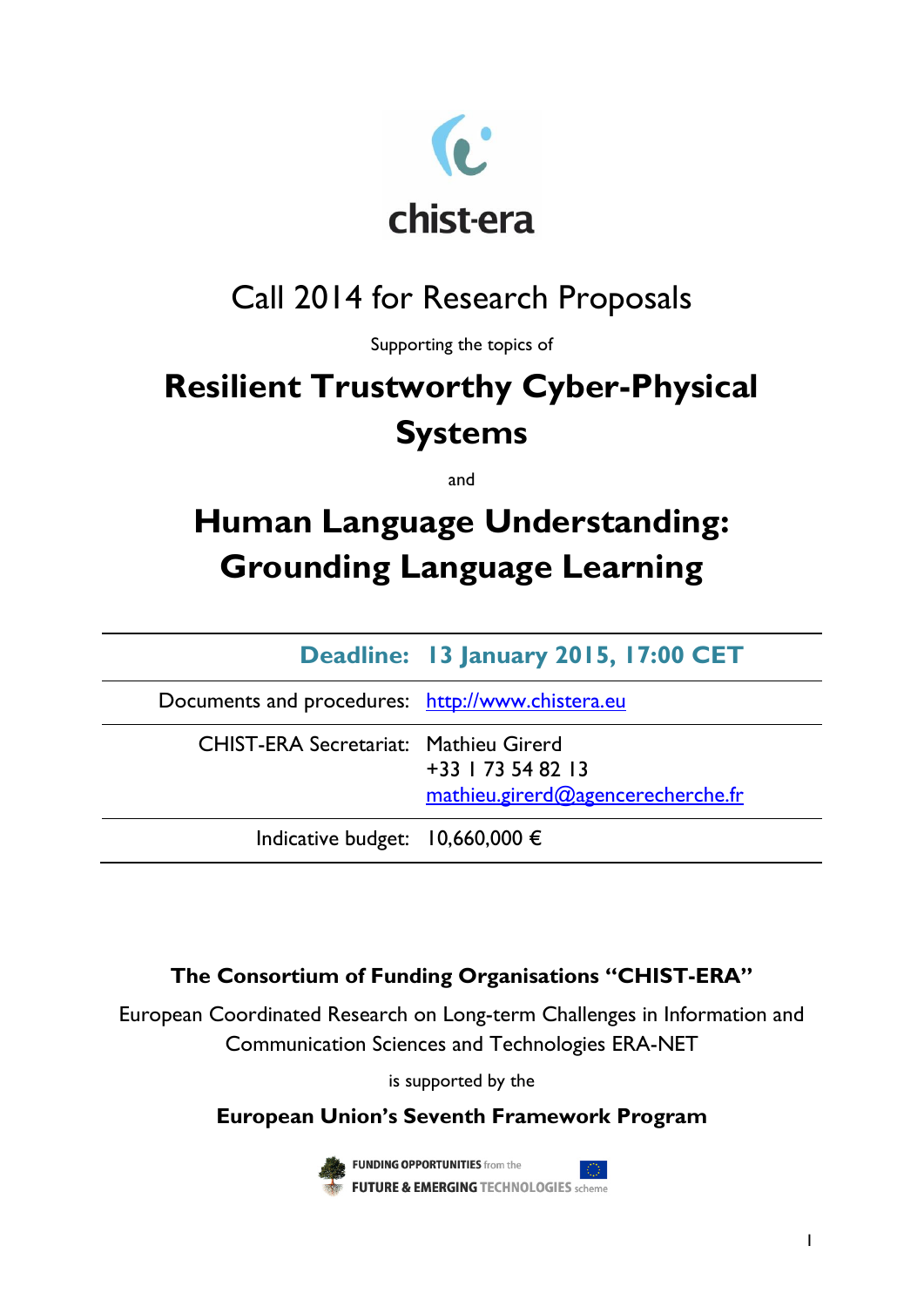## <span id="page-1-0"></span>**Key Facts & Figures**

**Content of the Call**

## **CHIST-ERA**

CHIST-ERA is a consortium of funding organisations with programmes supporting Information and Communication Sciences and Technologies (ICST). The CHIST-ERA consortium is itself supported by the European Union's Future & Emerging Technologies scheme (FET).

CHIST-ERA promotes multidisciplinary and transnational ICST research with the potential to lead to significant breakthroughs. The funding organisations jointly support research projects selected in the framework of CHIST-ERA, in order to reinforce European capabilities in selected topics.

| Topic I                                                                                                                                                                                                              | Topic 2                                                             |  |  |  |
|----------------------------------------------------------------------------------------------------------------------------------------------------------------------------------------------------------------------|---------------------------------------------------------------------|--|--|--|
| <b>Resilient Trustworthy Cyber-Physical</b><br><b>Systems</b>                                                                                                                                                        | Human Language Understanding:<br><b>Grounding Language Learning</b> |  |  |  |
| <b>RTCPS</b>                                                                                                                                                                                                         | <b>HLU</b>                                                          |  |  |  |
|                                                                                                                                                                                                                      | Indicative budgets:                                                 |  |  |  |
| 5,805,000 €                                                                                                                                                                                                          | 4,855,000 €                                                         |  |  |  |
| Proposals must be submitted by international consortiums with research partners in at least three<br>of the following countries:                                                                                     |                                                                     |  |  |  |
| Austria<br>Belgium (Flanders and the Wallonia-Brussels Federation)<br>France<br>Ireland<br>Latvia<br>Poland<br>Canada (Québec)<br>Romania<br>Spain<br>Sweden<br>Switzerland<br>Turkey<br>United Kingdom (RTCPS only) |                                                                     |  |  |  |
| Proposals are evaluated jointly based on criteria of<br>relevance to the topic, scientific excellence, implementation and impact.                                                                                    |                                                                     |  |  |  |
| Each consortium partner is funded separately by a funding organisation.                                                                                                                                              |                                                                     |  |  |  |

Each partner must fulfil the conditions of the funding organisation they are applying to, as described in the annex. Industrial partners are eligible to be funded by some funding organisations.

## **Tentative Timeline**

**13 January 2015 Deadline for proposal submission (17:00 CET)**

|                             | June 2015 Notification of accepted proposals                 |
|-----------------------------|--------------------------------------------------------------|
| October 2015 Projects start |                                                              |
|                             | September 2017/2018 Projects end (duration: 24 or 36 months) |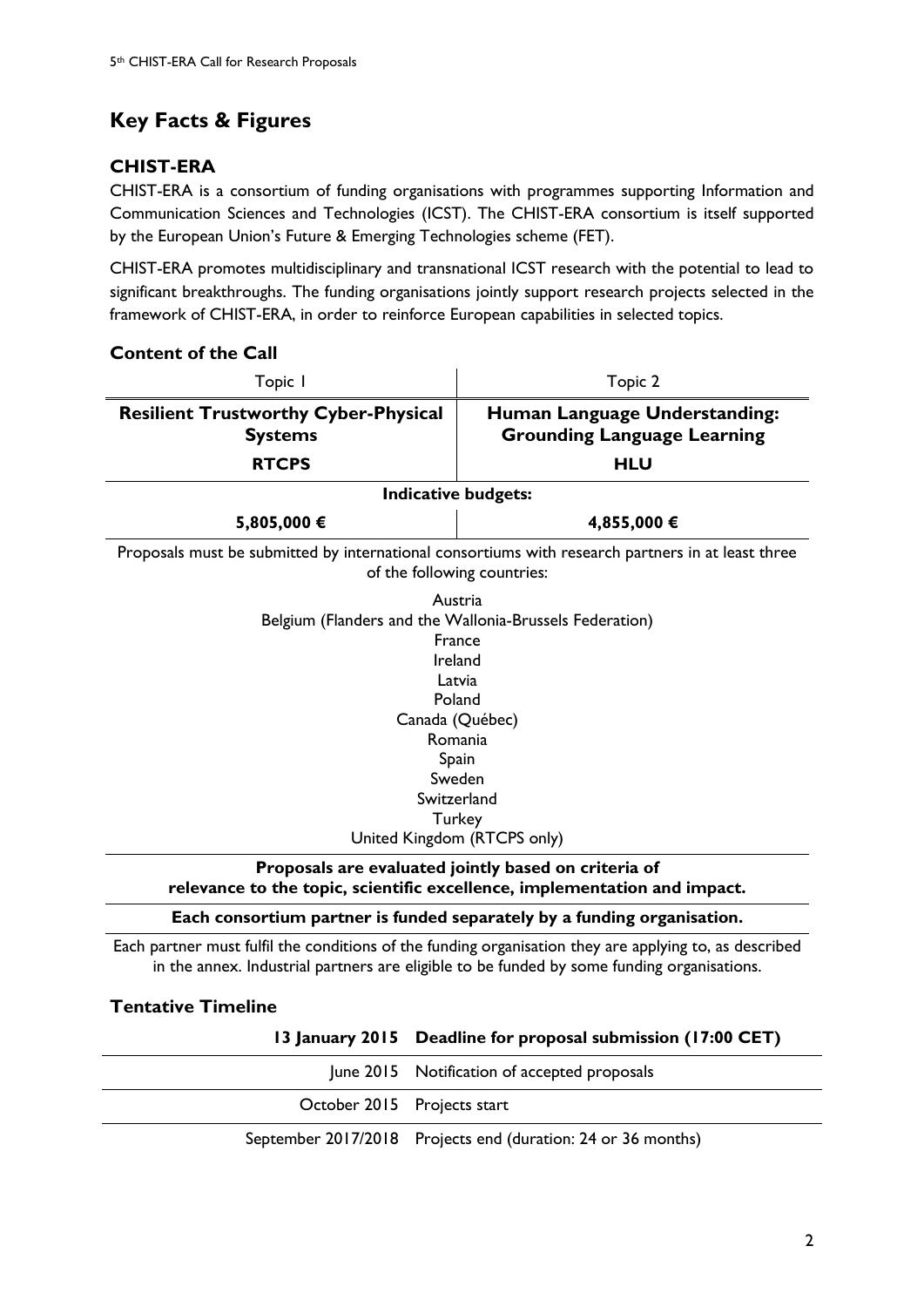## <span id="page-2-0"></span>**Table of Contents**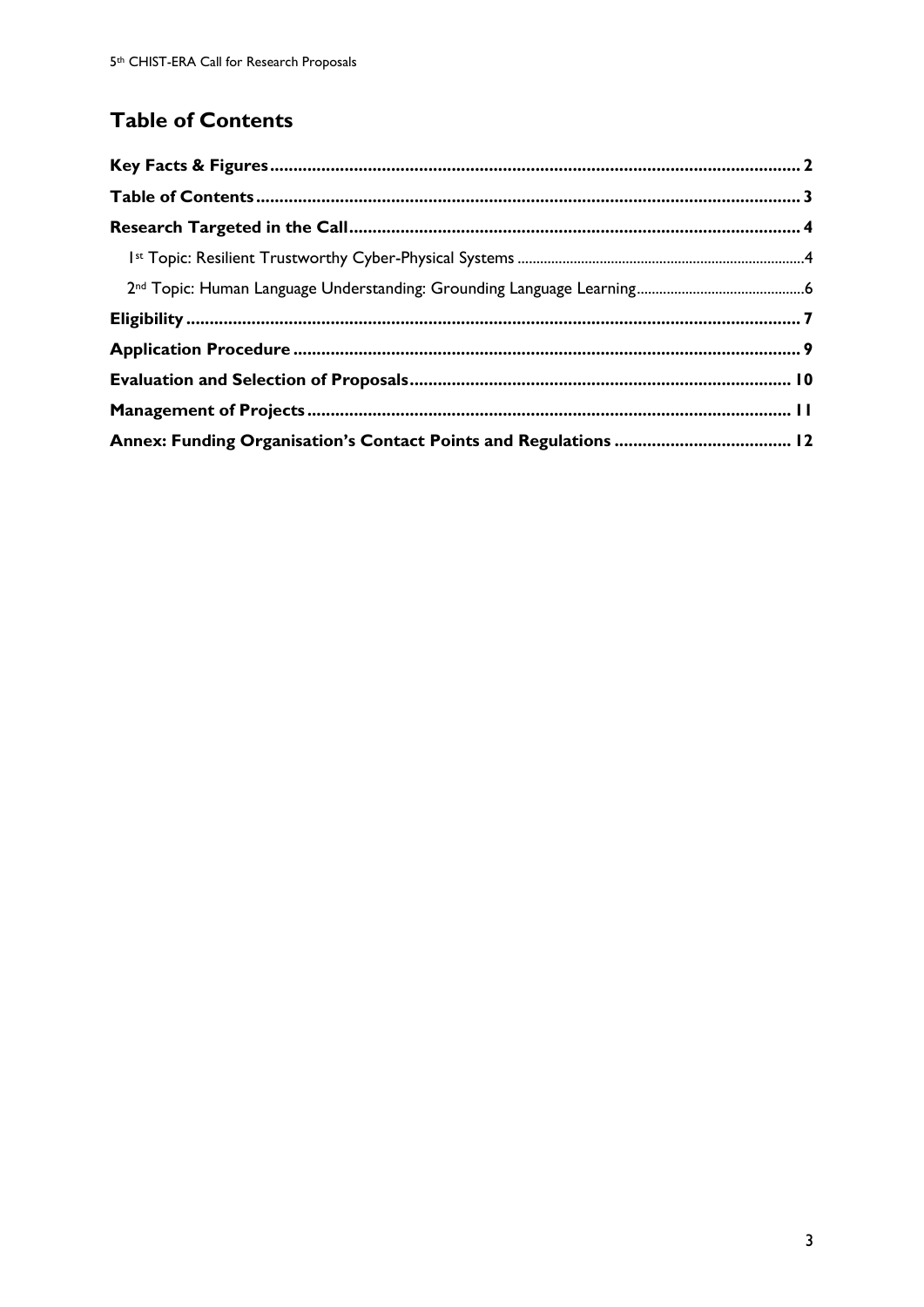## <span id="page-3-0"></span>**Research Targeted in the Call**

Each year, CHIST-ERA launches a call for research proposals in two new topics of emergent scientific importance. This year's call concerns the following topics:

- **1. Resilient Trustworthy Cyber-Physical Systems (RTCPS);**
- **2. Human Language Understanding: Grounding Language Learning (HLU).**

In previous years, CHIST-ERA calls have targeted quantum computing, consciousness, knowledge extraction, low-power computing, intelligent user interfaces, smart communication networks, adaptive machines and heterogeneous environments. Future calls will target new topics.

The **CHIST-ERA** consortium has created a common funding instrument to support international research groups that engage in long-term research in the area of information and communication technologies. Through this instrument, funding organisations support and join the European Union's "[Future and Emerging Technologies](http://cordis.europa.eu/fp7/ict/programme/fet_en.html) (FET)" agenda. By coordinating their efforts, they can support more diverse research communities, who are able to tackle the most challenging and novel research topics.

### **Community-defined topics**

A workshop was held in Istanbul on 17-18 June 2014 during the CHIST-ERA strategic conference to identify important research challenges within the two selected topics. The workshop brought together ICST researchers from across a range of research communities and European countries. During the workshop the delegates identified a number of cross-disciplinary research challenges, which have formed the scope of this call. Presentations given at of the workshop are available on the CHIST-ERA website: [http://conference2014.chistera.eu/.](http://conference2014.chistera.eu/)

*Please note that attendance at the workshop is not a prerequisite for submitting an application to this call.*

### **Nature of research**

Submitted proposals should be of a FET-like nature and contribute to the development of an international and multidisciplinary research. The transformative research done in CHIST-ERA should explore new topics with potential for significant scientific and technical impacts in the long term.

The two topics of this year's call are described below.

## <span id="page-3-1"></span>**1 st Topic: Resilient Trustworthy Cyber-Physical Systems**

Cyber-physical systems (CPS) refer to novel hardware and software compositions creating smart, autonomously acting devices, enabling efficient end-to-end workflows and new forms of user-machine interaction. In manifold emerging application domains such as health care, traffic management or energy supply, CPS carry a high potential for creating new markets and solutions to societal hazards, but impose highest requirements to quality in terms of resilience, safety, security and privacy. However, the heterogeneous, evolving and distributed nature of CPS bears major challenges to continuously assure these quality requirements employing state of the art methods and technologies. Foundational research efforts are needed to achieve a predictable quality level in an efficient, traceable and measurable way, coping efficiently with external and internal changes, supporting necessary transitions between mechanical, electrical and software engineering, as well as integrating management, design and deployment aspects.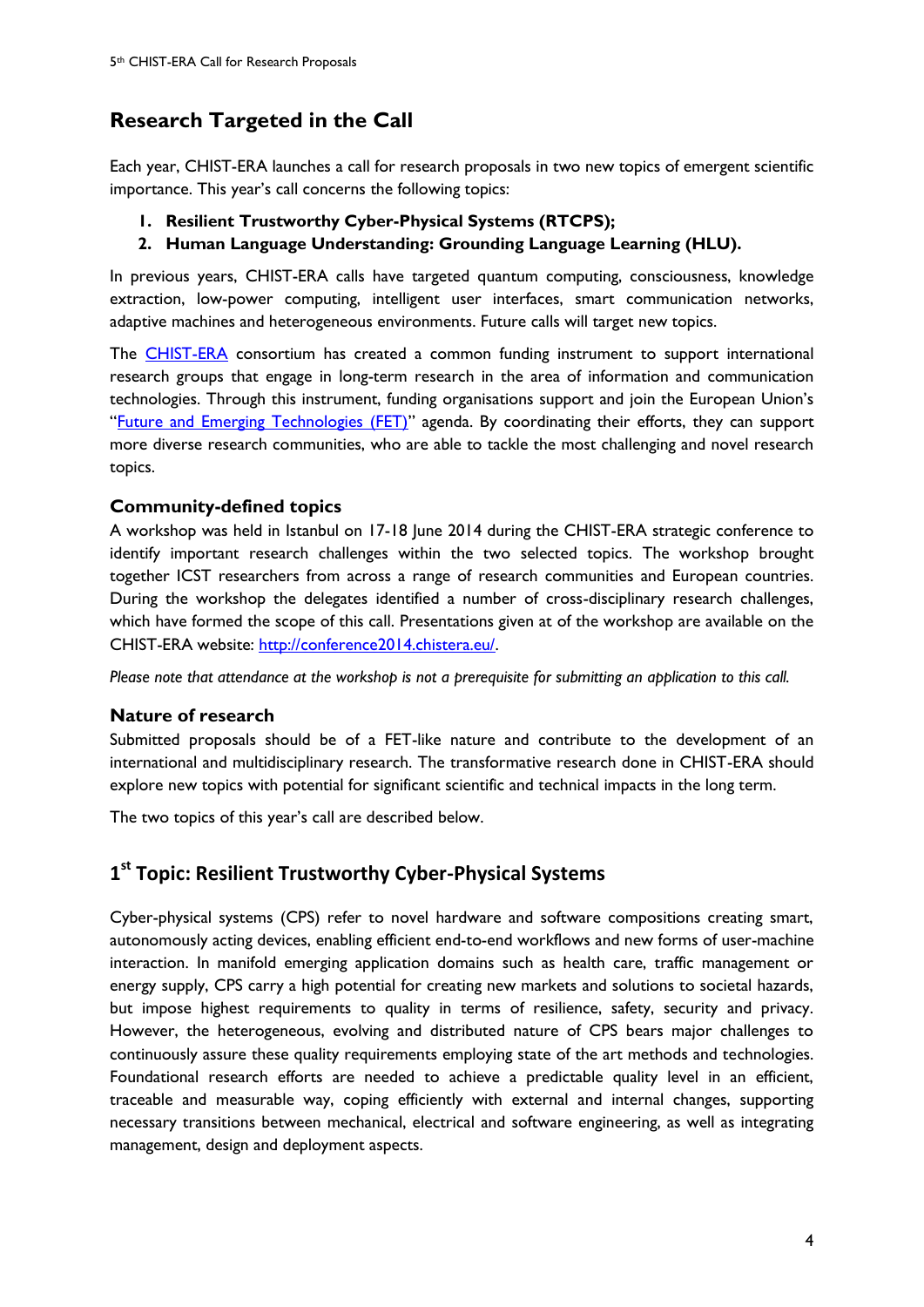## **Target Outcomes**

Research proposals submitted to this call must contribute to advancing the state of the art in one or more of the four research themes described below. In all cases, research proposals must identify a well defined use case and a clear plan for quantitatively measuring performance, including if necessary collection of data representative of the use case. In particular, the performance measurement should take into account the actual or estimated probability and impact assessment of unwanted events and states (such as vulnerabilities, incorrect system behaviour or trustworthiness of service providers, etc.) for the use case, such as in risk-based testing.

### **Information Confidentiality**

This theme includes the design and development of novel methods tailored to specific cyberphysical systems to prevent and/or assess information leakage and enhance information integrity. It also includes development of innovative physical layer security methods for improved privacy and security.

**Security**

This theme includes risk-based security analysis and testing and the design and development of novel security-aware methods tailored to specific cyber-physical systems. It also includes the understanding, modelling and managing of access protection and distributed data, and the reconciliation of security and safety requirements.

### **Change Management**

This topic includes new methods tailored to specific cyber-physical systems for the prediction and detection of changes, including response under attack. It also includes methods to cope with changes, systems-aware components and adaptability of the system to different requirements.

#### **Human Factors**

This topic includes modelling human interaction with cyber-physical systems, understanding of human factors in decision making, and understanding human needs and requirements within the system.

### **Expected Impact**

In addition to the criteria set out above, proposals submitted to this call are expected to contribute to one or more of the following objectives:

- Build and strengthen an interdisciplinary community of researchers working across the different domains of cyber-physical systems (e.g. academic and/or industrial researchers in software, electrical, mechanical engineering, formal methods).
- Create new methods for specific emerging application domains (e.g. smart health care devices, smart grids, car-to-x communication) with a concrete use case and concept for scientific empirical evaluation.
- Create new technologies, methods and prototypes that address a business-related perspective (e.g. costs or compliance).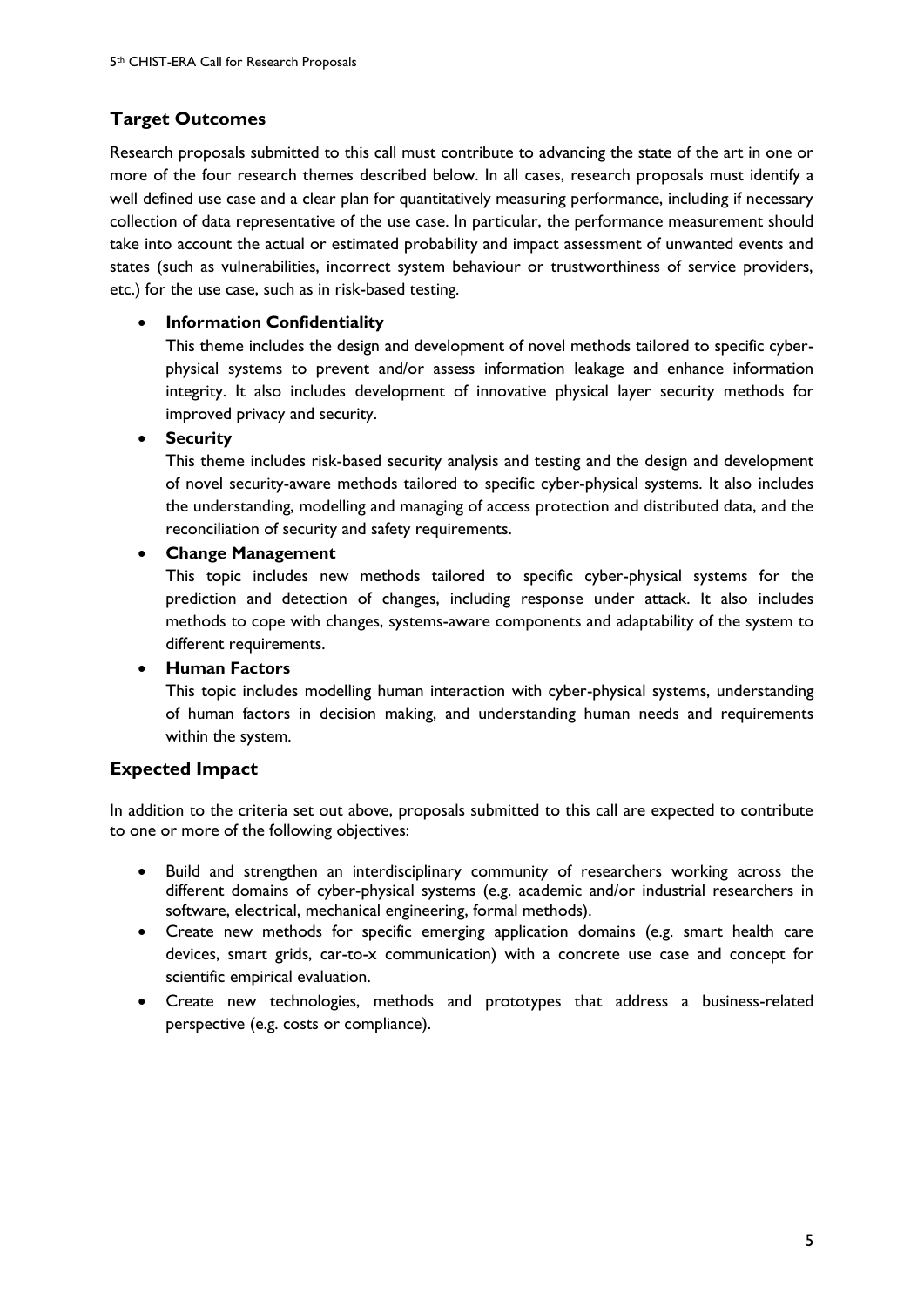## <span id="page-5-0"></span>**2 nd Topic: Human Language Understanding: Grounding Language Learning**

Having a machine understand language like a human being is a long-held goal of Artificial Intelligence. However, even though the domain of automatic language processing has made steady progress over the last decades and some applications are out on the market, the machine is still far from reaching human performance. A fundamental difficulty is how to model high-level, semantic and pragmatic knowledge in a robust fashion. To overcome this difficulty, the machine learning approach which has proved very successful to train linguistic models from linguistic data should be extended to learn more general knowledge models from much more varied, multimodal data, in a more interactive setting, possibly granting important roles to the situational context of the words and to the internal state of the system. The goal is to ground language learning in the perceptual, emotional and sensorimotor experience of the system. This requires a highly multidisciplinary approach, combining the field of human language processing, along with its associated skills in corpus creation and objective evaluation, with related fields approaching human language research from a different perspective such as developmental robotics or cognitive neuroscience.

## **Target Outcomes**

Any research proposal submitted to this call must identify a human language processing task for which the following two conditions apply:

- 1. progress can be expected from using new types of data in addition to those traditionally used in the domain of human language processing, and
- 2. progress can be measured experimentally, with possibly innovative but in any case well defined metrics and protocols.

The proposal must describe how it targets such progress. It should in particular provide information on the tools, techniques, models, methods and approaches it plans to develop. It must also include clear plans for acquiring and annotating data as needed and for allowing others to replicate the experiments conducted in the project, possibly through simultaneous joint experiment campaigns.

The main target outcome of a project is expected to be a new multidisciplinary approach leading to measurable progress beyond the state of the art on an identified human language processing task. Besides, making data created in the framework of the project widely available can also be an important outcome.

### **Expected Impact**

In addition to the criteria set above, proposals submitted to this call are expected to contribute to one or more of the following objectives:

- Build and strengthen an interdisciplinary community of researchers sharing similar goals in the domain of artificial intelligence.
- Advance the state of the art in human language processing and provide means and data for large experiments in human language development research.
- Create much more flexible and robust human language processing technologies.
- Ease adoption of these technologies by making them more adaptive to the users.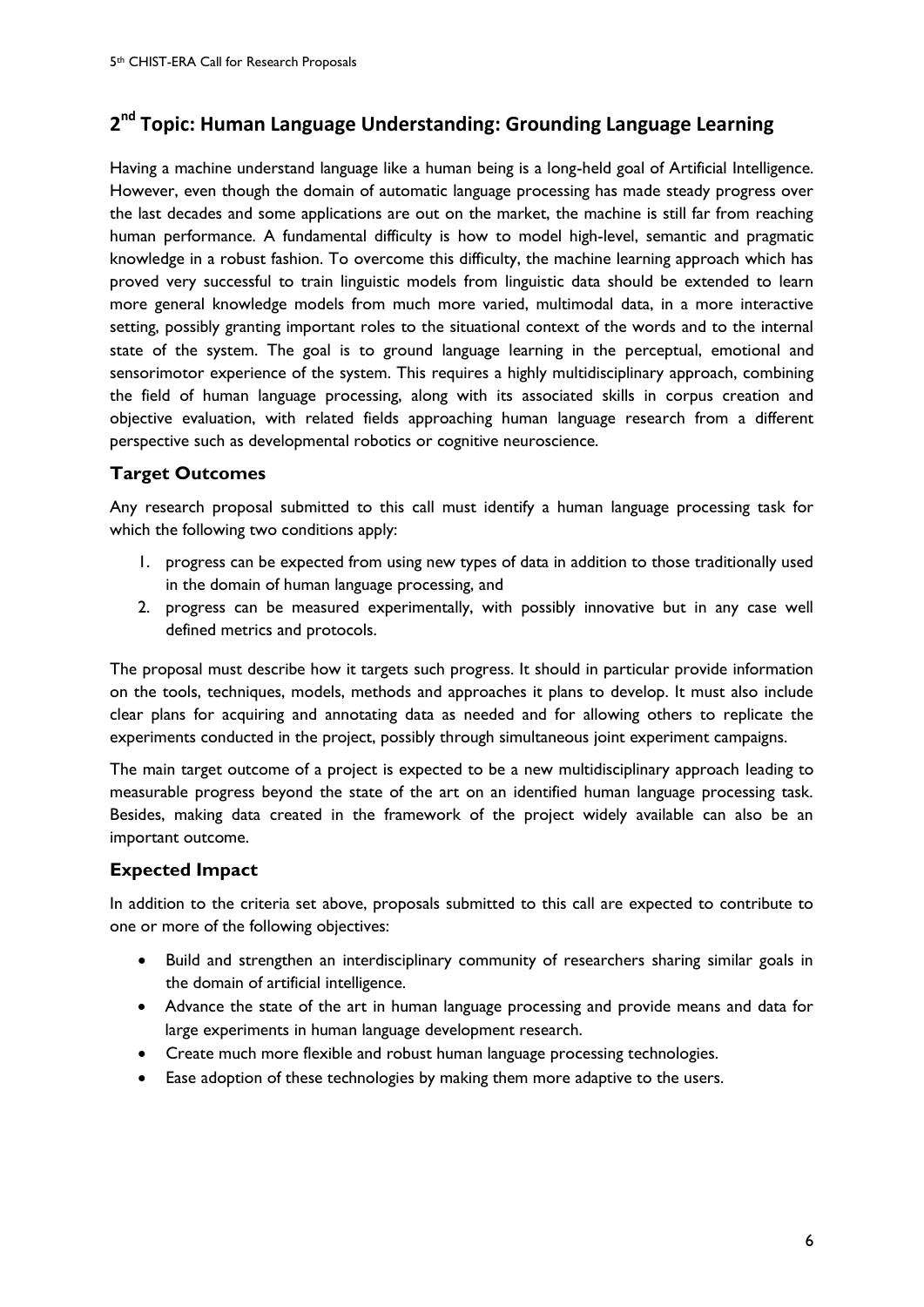## <span id="page-6-0"></span>**Eligibility**

Proposals are submitted by international consortiums with partners (research groups) in multiple countries.

CHIST-ERA is a hybrid funding instrument. The call as well as the proposal evaluation and selection are international. Funding is then provided by participating funding organisations directly to the selected consortium partners.

If a partner may be eligible to receive funding by multiple participating organisations, the partner must choose a single organisation for funding.

It is necessary that both the **consortium is eligible** for CHIST-ERA and **all partners are eligible** to be funded by their chosen organisation.

Each partner is directed by a principal investigator (PI), who interacts with the funding organisation. One partner acts as the coordinator for the consortium and is the single point of contact with CHIST-ERA.

## **Eligibility of the Consortium**

The following criteria must be met:

- 1. The consortium is **international**:
	- It must have a minimum of three partners;
	- Partners must be located in at least three distinct countries.
- 2. The consortium is **balanced**:
	- At most 60% of the total funding may be requested by partners from one country.
- 3. The consortium is **focused**:
	- Research must have a clearly defined goal. Consortia should normally contain between three and six partners.

CHIST-ERA projects have a duration of either 24 or 36 months.

Research groups who are not eligible to receive funding by any organisation participating in the concerned topic may be part of a consortium if they are able to secure their own funding. Thirdparty funding is not considered for the criteria above. The consortium coordinator must be supported by a funding organisation participating in the topic.

## **Eligibility of Partners**

The eligibility criteria for partners are specific to the chosen funding organisation. **Be aware that some funding organisations:**

- require that eligibility of partners is checked with them prior to applying;
- only fund non-commercial research.

The table on the next page provides an overview of each organisation's eligibility rules. Details as well as contact points can be found in the annex.

In order not to jeopardize the whole consortium, partners should ensure that no doubts exist about the eligibility of their institution (university, academic institutions, industry), the eligibility of their PI (permanent staff, position secured for the duration of the project, etc.), and their eligible costs.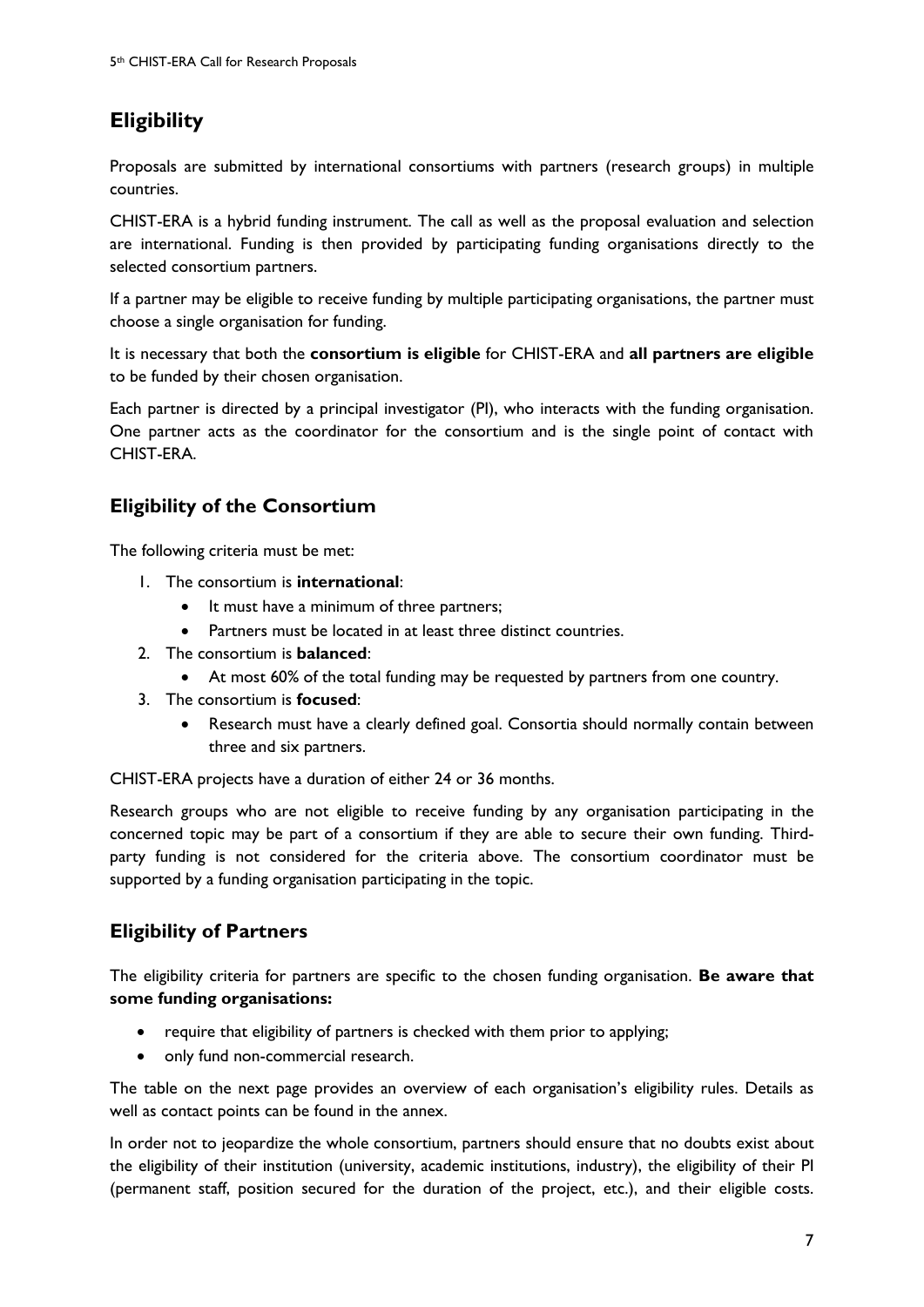## **Eligibility of Partners: Overview Table**

**See the annex for detailed conditions.**

|                 |                    | <b>Budget</b> ( $k \in \mathbb{R}$ ) $\dagger$ |             | projects +   | Max. number of | <b>Prior</b><br>contact | Addi-<br>tional<br>forms | Indus-<br>trial<br>partners<br>eligible | <b>Reference</b><br>funding      | <b>Additional</b>                                 |
|-----------------|--------------------|------------------------------------------------|-------------|--------------|----------------|-------------------------|--------------------------|-----------------------------------------|----------------------------------|---------------------------------------------------|
| Organisation    | Country            | <b>RTCPS</b>                                   | <b>HLU</b>  | <b>RTCPS</b> | <b>HLU</b>     | $\ddagger$              | $\ddagger$               | Ŧ.                                      | scheme                           | information                                       |
| <b>ANR</b>      | <b>France</b>      | 1000                                           | 1000        | $3 - 5$      | $3 - 5$        | Yes*                    | No                       | Yes                                     | <b>Collaborative Project</b>     |                                                   |
| <b>EPSRC</b>    | <b>UK</b>          | 1200                                           | $\mathbf 0$ | $2 - 4$      | 0              | No                      | No                       | No                                      | <b>Standard Mode</b>             |                                                   |
| <b>FNRS</b>     | <b>Belgium</b>     | 200                                            | 200         |              |                | Yes                     | <b>No</b>                | <b>No</b>                               | "Projets de<br>recherche"        | Only Wallonia-Brussels<br>Federation.             |
| <b>FRQNT</b>    | Canada             | 250                                            | 250         |              |                | Yes                     | Yes                      | Yes                                     | $\hspace{0.05cm}$                |                                                   |
| <b>FWF</b>      | Austria            | 300                                            | 300         | $2 - 3$      | $2 - 3$        | Yes                     | Yes                      | Yes                                     | Stand-alone projects             |                                                   |
| <b>FWO</b>      | <b>Belgium</b>     | 200                                            |             |              |                | No                      | No                       | No                                      | Research Projects                | Only Flanders.                                    |
| <b>IRC</b>      | <b>Ireland</b>     | 150                                            |             |              |                | No                      | <b>No</b>                | <b>No</b>                               | $\overbrace{\phantom{123321}}$   |                                                   |
| <b>LZA</b>      | Latvia             | 200                                            | 200         |              |                | Yes                     | No                       | Yes                                     | technology development programs. | Support for participation in the EU research and  |
| <b>MINECO</b>   | <b>Spain</b>       | 400                                            | 400         | $3 - 4$      | $3 - 4$        | <b>No</b>               | No                       | <b>No</b>                               |                                  | "Acciones de Programación Conjunta Internacional" |
| <b>NCN</b>      | <b>Poland</b>      | 250                                            | 250         |              |                | No                      | Yes                      | No                                      | —                                |                                                   |
| <b>SNSF</b>     | <b>Switzerland</b> | 500                                            | 500         | $2 - 3$      | $2 - 3$        | Yes*                    | Yes                      | Yes                                     | Project (division II)            |                                                   |
| <b>TÜBITAK</b>  | <b>Turkey</b>      | 750                                            | 750         | $3 - 4$      | $3 - 4$        | No                      | No                       | Yes                                     | 1001                             |                                                   |
| <b>UEFISCDI</b> | Romania            | 250                                            | 500         | $1-2$        | $2 - 3$        | No                      | No                       | <b>No</b>                               | Exploratory Research programme   |                                                   |
| <b>VR</b>       | <b>Sweden</b>      | 330                                            | 330         | $1-3$        | $I - 3$        | No                      | No                       | No                                      | —                                |                                                   |

\* Prior contact is required if PI was never supported by reference funding scheme.

† The budget and the maximum number of projects are indicative and represent the committed funding available for all projects the organisation supports in this topic. It is given as an indication of the financial constraints that should be expected by partners applying to be funded by this organisation.

‡ Some funding organisations require that partners contact them prior to submission or send specific documents; some allow industrial partners but additional conditions may apply. Applicants are strongly recommended to contact their contact point (found in the annex) prior to submission in order to verify their eligibility.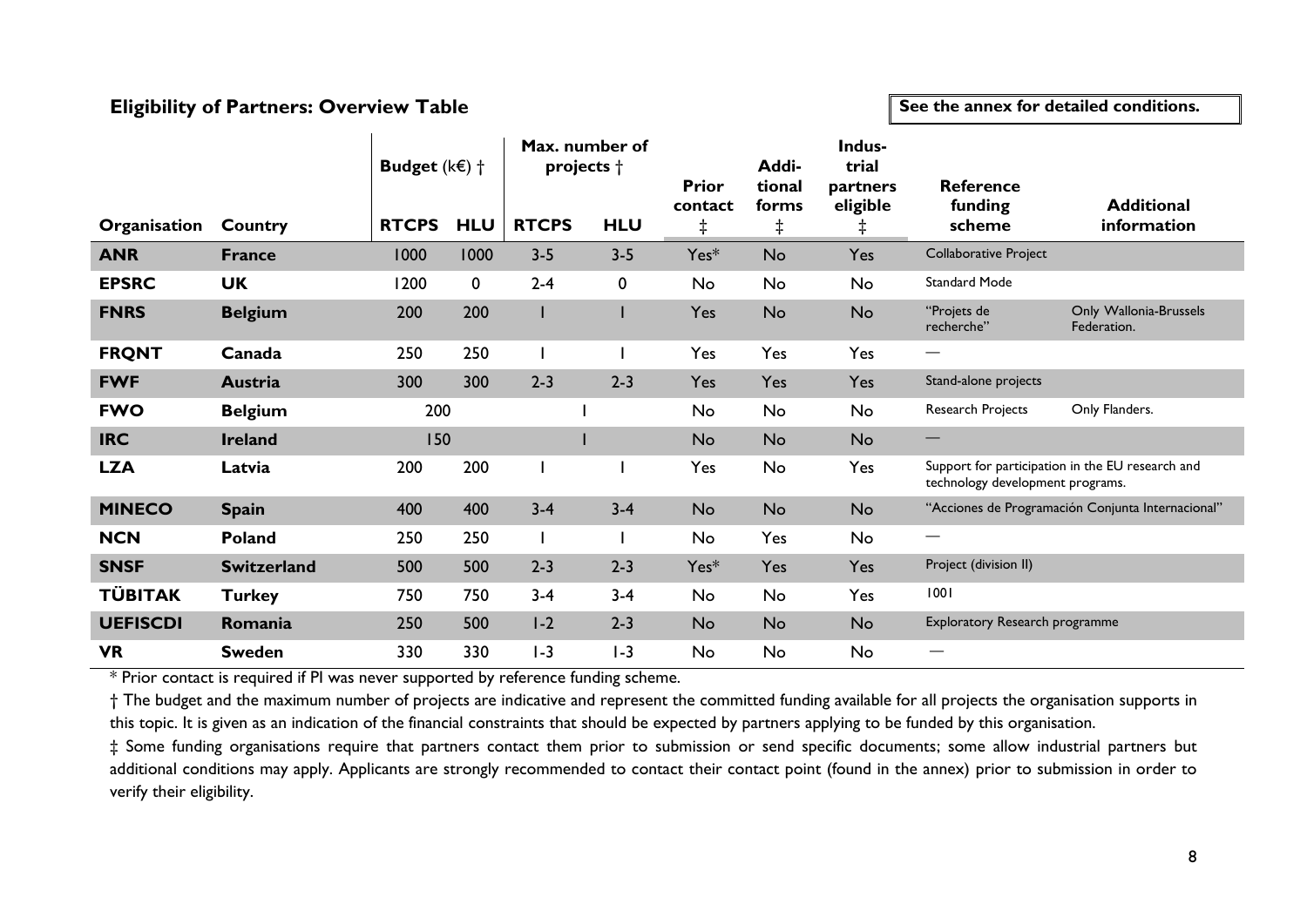## <span id="page-8-0"></span>**Application Procedure**

## **1. Ensure the Proposal is Valid**

- The research is clearly in line with one of the two topics of the call.
- The consortium meets eligibility criteria.
- Each partner meets eligibility criteria.

It is the responsibility of each partner to ensure their eligibility. Refer to the overview table on the previous page and the detailed regulations of each organisation in the annex for partner-specific conditions.

Please make sure that all partners who must contact their funding organisation prior to submission of their proposal have done so.

## **2. Submit the Proposal**

The coordinator prepares a joint proposal for the whole consortium, using the proposal form available on the CHIST-ERA website [http://www.chistera.eu/.](http://www.chistera.eu/) The form is submitted via the electronic submission system on the website.

We recommend that a preliminary proposal be submitted several days before the deadline to guarantee against unforeseen issues. Proposals that have already been submitted can be modified until the deadline.

Partners whose funding organisation requires submitting forms alongside the consortium application must do so at this point.

The coordinator and all partners must be in a position to diligently answer email queries after the submission. If a partner's PI is not available, he must be represented by a collaborator of the same organisation.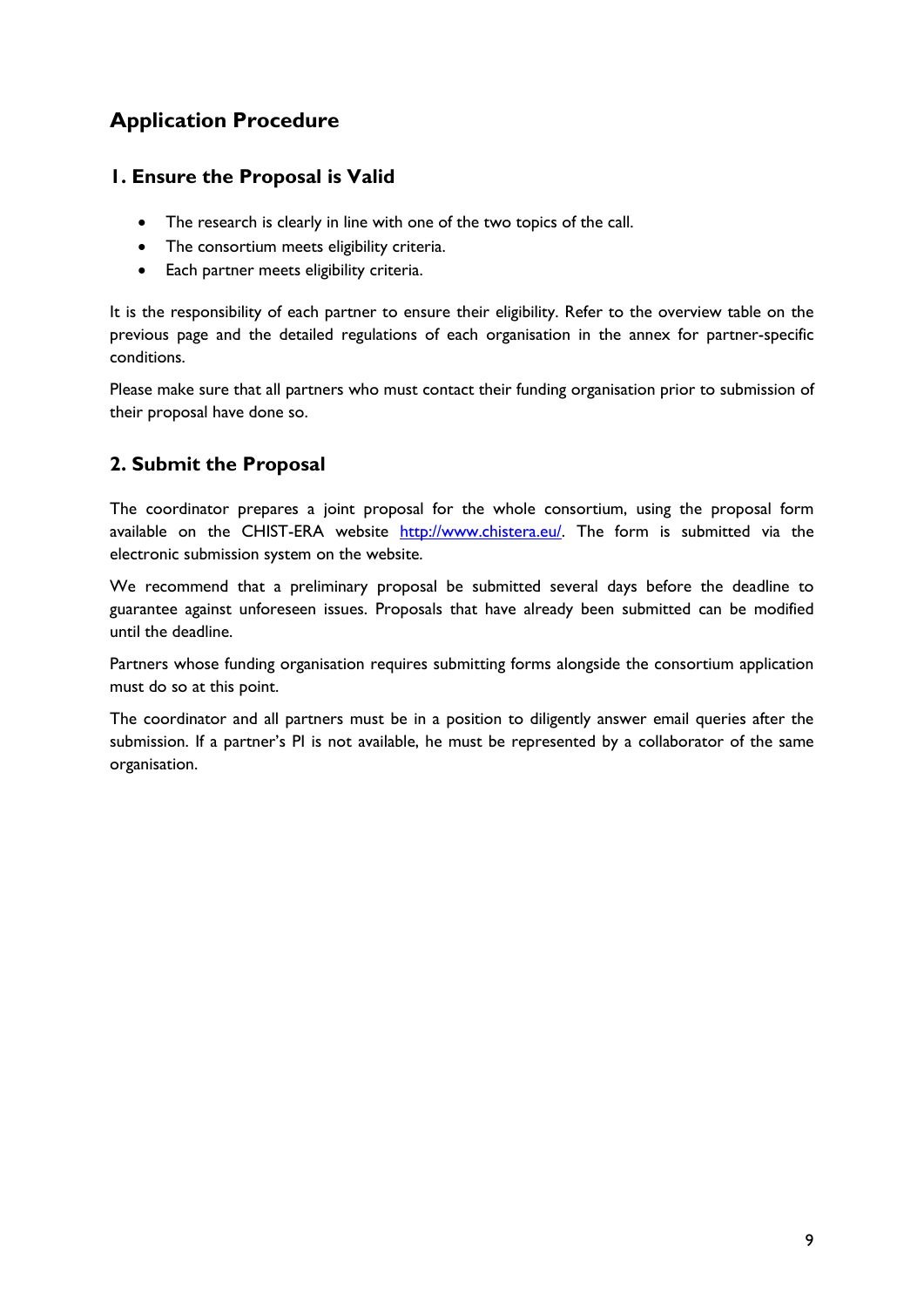## <span id="page-9-0"></span>**Evaluation and Selection of Proposals**

Proposals are assessed by an evaluation panel of international experts. There is one panel for each topic of the Call.

The proposals are evaluated and ranked within each topic according to the following criteria:

- 1. **Relevance to the Topic**: Relevance of the project with respect to the topic description.
- 2. **S/T Quality:** Scientific and/or technological excellence:
	- a. Soundness of the concept, and quality of the objectives;
	- b. Progress beyond the state-of-the-art;
	- c. Quality and effectiveness of the methodology and the associated work plan;
	- d. Originality and novelty of ideas.
- 3. **Implementation:** Quality and efficiency of the implementation and management:
	- a. Appropriateness of the management structure and procedures;
	- b. Quality and relevant experience of individual participants;
	- c. Quality and added value of the consortium (complementarity, balance, etc.);
	- d. Appropriateness of allocation and justification of requested resources (staff, equipment…);
	- e. Identification of risks.
- 4. **Impact:** Potential impact through the development, dissemination and use of project results:
	- a. Contribution, at the European and/or international level, to the expected impacts;
	- b. Societal and scientific importance;
	- c. Appropriateness of measures for the dissemination and/or exploitation of project results, and management of intellectual property.

The assessment of each proposal by the evaluation panel is detailed in a consensus report, which is made available to applicants.

On the basis of the ranking in each topic and of available funding, a board representing the call's funding organisations (Call Steering Committee) prepares a list of projects recommended for funding.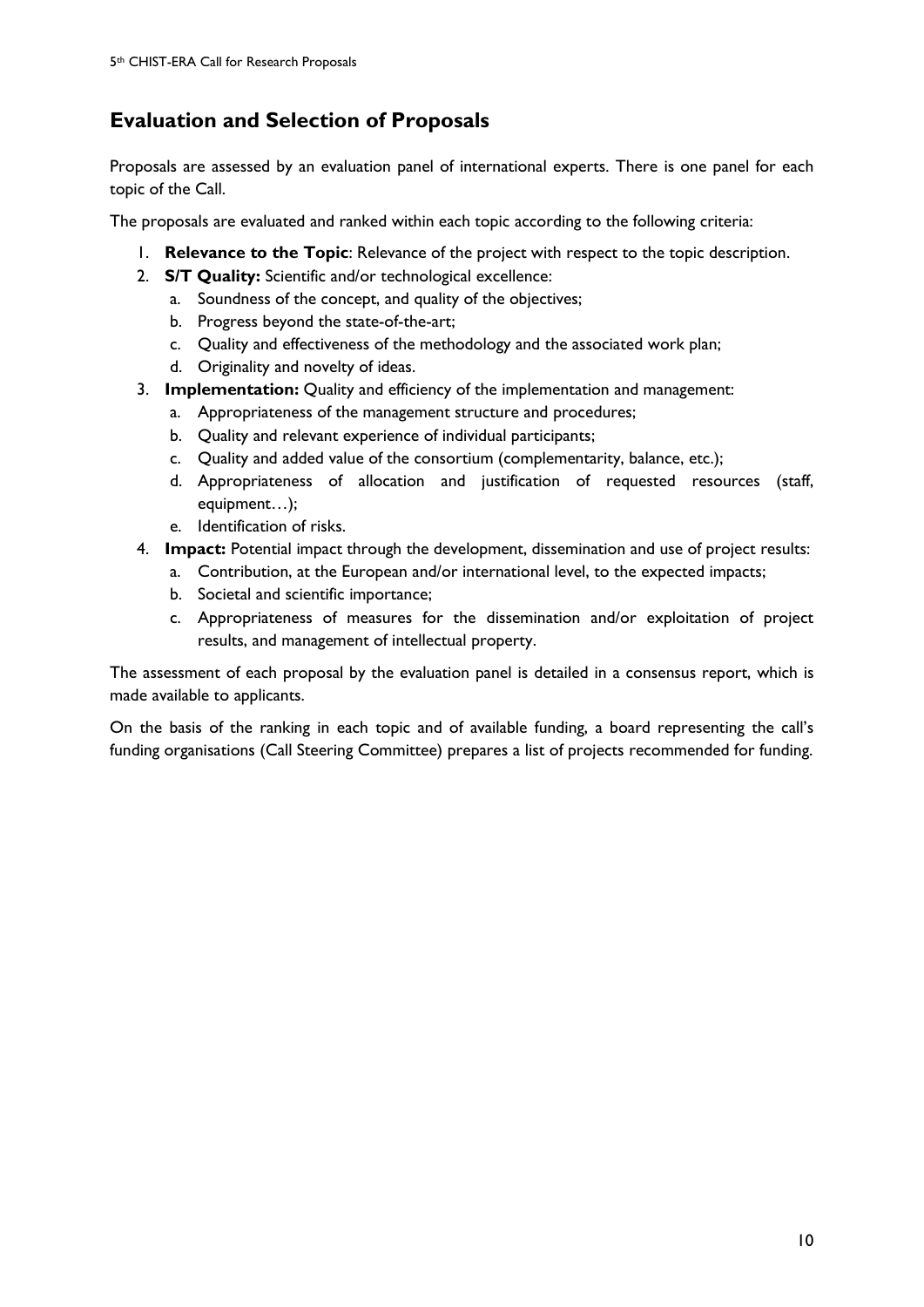## <span id="page-10-0"></span>**Management of Projects**

## **Setting up the Consortium**

If the proposal is recommended for funding, each partner may need to submit an administrative application to the chosen funding organisation to apply for their CHIST-ERA funding (grant or contract). In rare cases, specific partners in a consortium may be requested to apply for their funding from another funding organisation than the one they had chosen initially. The subsequent negotiation phase between the partner and the funding organisations follows the established procedures and, if successful, results in a grant agreement between the two parties.

All partners of a consortium should request funding starting at approximately the same date, to ensure that the collaborative research can be conducted as planned.

The administrative and financial management of funding is overseen by the respective funding organisations, according to their rules and guidelines.

At the latest three months after a project's start, a consortium agreement has to be signed by all partners and sent to the CHIST-ERA Secretariat. Some funding organisations require that the consortium agreement is signed before the grant agreement can be finalised.

## **Reporting and Publications**

Consortiums must present the status of their project at each yearly event organised by CHIST-ERA. The related costs are eligible.

Furthermore, the coordinators of funded projects have to submit a scientific report on each 12 month period of the project. The reports must be sent to the CHIST-ERA Secretariat within two months of the end of each period.

Some funding organisations require separate reports for individual project partners. This is specified in their grant agreement.

Any publications resulting from CHIST-ERA projects must acknowledge CHIST-ERA, and an electronic copy must be sent to the CHIST-ERA Secretariat.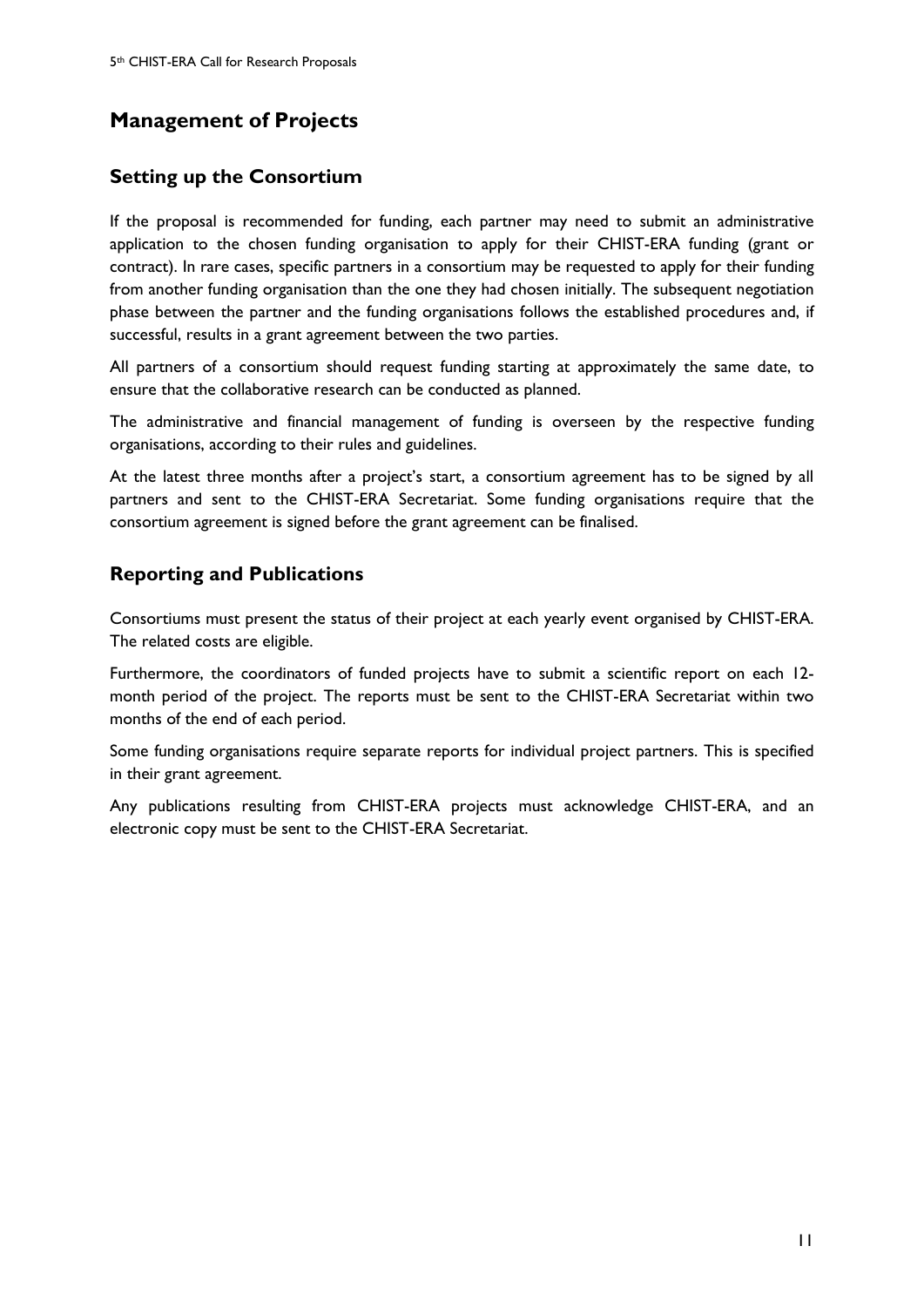## <span id="page-11-0"></span>**Annex: Funding Organisation's Contact Points and Regulations**

| <b>Austria</b>                                                  | <b>FWF</b>                                     |  |
|-----------------------------------------------------------------|------------------------------------------------|--|
| <b>FWF-Der Wissenschaftsfonds</b><br>Sensengasse I<br>1090 Wien |                                                |  |
| http://www.fwf.ac.at/<br>Fax: +43   505 6739                    |                                                |  |
| <b>National Contact Point</b>                                   |                                                |  |
| Dr. Stefan Mühlbachler                                          | Mag. David Miksits                             |  |
| +43   505 6740 8408<br>stefan.muehlbachler@fwf.ac.at            | +43   505 6740 8410<br>david.miksits@fwf.ac.at |  |

#### **Funding Criteria and Regulations**

All Austrian partners must contact FWF prior to submission.

For Austrian proposers hold the same application criteria as for regular stand-alone projects (see pages 1 and 5-8 of "application guidelines" available at the FWF website:

[http://www.fwf.ac.at/de/forschungsfoerderung/antragstellung/internationale-programme/joint-projects-era-net](http://www.fwf.ac.at/de/forschungsfoerderung/antragstellung/internationale-programme/joint-projects-era-net-calls/)[calls/](http://www.fwf.ac.at/de/forschungsfoerderung/antragstellung/internationale-programme/joint-projects-era-net-calls/)

Applications forms can be found following the link above.

mandatory are:

- Abstract of the joint project in D and E
- Application form (incl. signature and stamp of the research institution)
- Programme specific data
- Attachment Co-Authors
- Itemization of requested funding (only FWF part)

If existing:

- National research partner
- Itemization form-Equipment
- Transferred equipment form

Filled and signed FWF forms have to be sent to the FWF office concurrent to the submission of the joint CHIST-ERA proposal.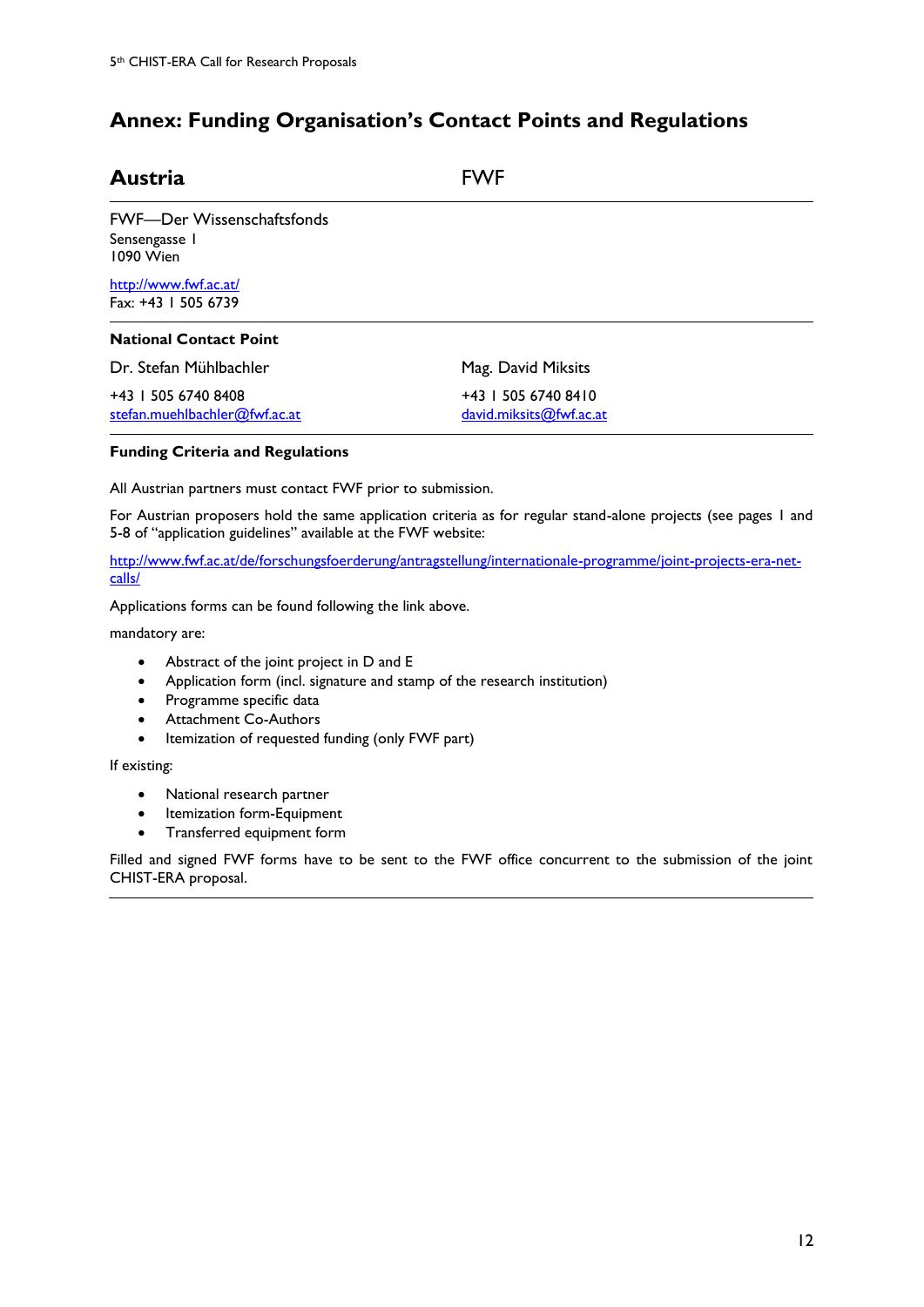## **Belgium** FWO

[eranet@fwo.be](mailto:eranet@fwo.be)

#### **National Contact Point**

Dr. Olivier Boehme Science Policy Advisor +32 2 550 15 45 [olivier.boehme@fwo.be](mailto:olivier.boehme@fwo.be) Wim Schreurs Advisor – Research Affairs +32 2 550 15 55

[wim.schreurs@fwo.be](mailto:wim.schreurs@fwo.be) [eranet@fwo.be](mailto:eranet@fwo.be)

#### **Funding Criteria and Regulations**

FWO will fund one project in total. FWO will not fund industrial partners.

Art. 9 of the FWO-regulation on the regular research projects is applicable. Art. 16-22 give more information on the cost categories. You can find the FWO-Regulations for Research Projects on the FWO-website:

<http://www.fwo.be/en/fellowships-funding/research-projects/research-project/regulations-for-research-projects/>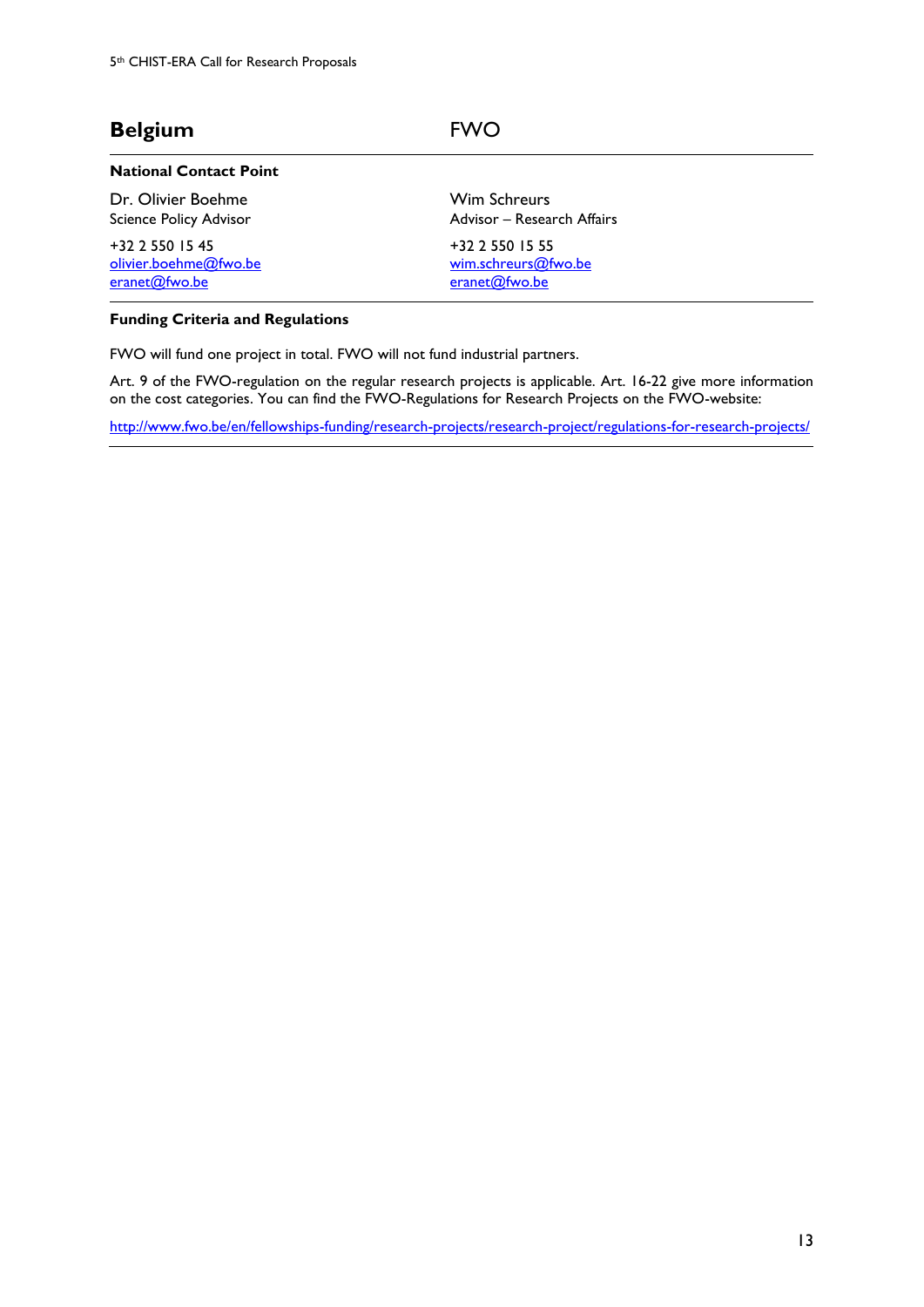| Belgium |  |  |
|---------|--|--|
|         |  |  |

#### **National Contact Point**

| Mrs. Freia Van Hee         | Dr. Arnaud Goolaerts            |
|----------------------------|---------------------------------|
| Policy Officer             | Scientific Advisor, F.R.S.-FNRS |
| $+32$ 2 504 93 09          | +32 2 504 93 28                 |
| $freia.vanhee@frs-fnrs.be$ | arnaud.goolaerts@frs-fnrs.be    |

#### **Funding Criteria and Regulations**

**Project duration:** The maximum amount of requested funding per project is 200.000 EUR for a total period of three years. If the project involves the recruitment of a PhD student, the project duration of the F.R.S.-FNRS sub-project could be up to four years.

**Belgium** FNRS

**Eligibility of the proposal:** Additional national eligibility criteria for the proposal beyond the general criteria in the Terms of Reference of the joint call

- Basic research (low Technology Readiness Level) carried out in a research institution from the "Fédération Wallonie-Bruxelles"
- The FNRS will not fund industrial partners or any activity related to the private sector.

#### **Eligibility of applying scientists**

The applicant must be affiliated to a research institution from the Fédération Wallonie-Bruxelles. The applicant should also:

- be a permanent researcher of F.R.S. FNRS (Chercheur qualifié, Maître de recherches or Directeur de recherches),
- or hold a tenure track position (or an assimilated position including pending tenure track) within a research institution from the Fédération Wallonie-Bruxelles,
- or be a permanent research staff member in the 'Ecole Royale Militaire',
- or be a permanent research staff member of a federal scientific institution in which case he can act as a co-promotor only.

The applicant should not have reached retirement at the starting date of the project. If the applicant reaches the age of retirement in the course of the project, he should precisely describe in the proposal how the handover will be managed. A single applicant may only participate once in a consortium applying to this call.

#### **Eligible cost items**

The maximum amount allocated per project is 200.000 EUR. The following costs are eligible:

- **Personnel:** 
	- o Scientifique doctorant € 36.400/year
		- o Scientifique non postdoctoral € 62.000/year
		- o Scientifique postdoctoral € 72.300/year
		- o Technicien € 52.600 (full time/year) € 26.600 (half time/year)
		- o Chercheur temporaire postdoctoral € 46.600/year

The categories "scientifique doctorant" and "chercheur temporaire postdoctoral" can only be Full time positions. The category "vétérinaire clinicien-chercheur spécialiste" is a part-time position. The three other positions can be filled in either Full time or part-time.

- **Equipment (max. 10.000 EUR/year)**
- **Running costs: (max. 15.000 EUR/year):** travel expenses; organisation of small scientific events in Belgium; consumables and the following support costs: conception d'ouvrage, réalisation de dictionnaire, achat de livre, encodage, location de licence de logiciel, inscription à un congrès, ordinateur, scannage.

"Overhead" is not an eligible cost. If the project is selected for funding, these costs will be subject to a separate agreement between the institution of the beneficiary and the F.R.S.-FNRS. General rules and regulations of FNRS apply: [www.frs-fnrs.be](http://www.frs-fnrs.be/)

See also :<http://www.ncp.fnrs.be/index.php/appels/era-nets>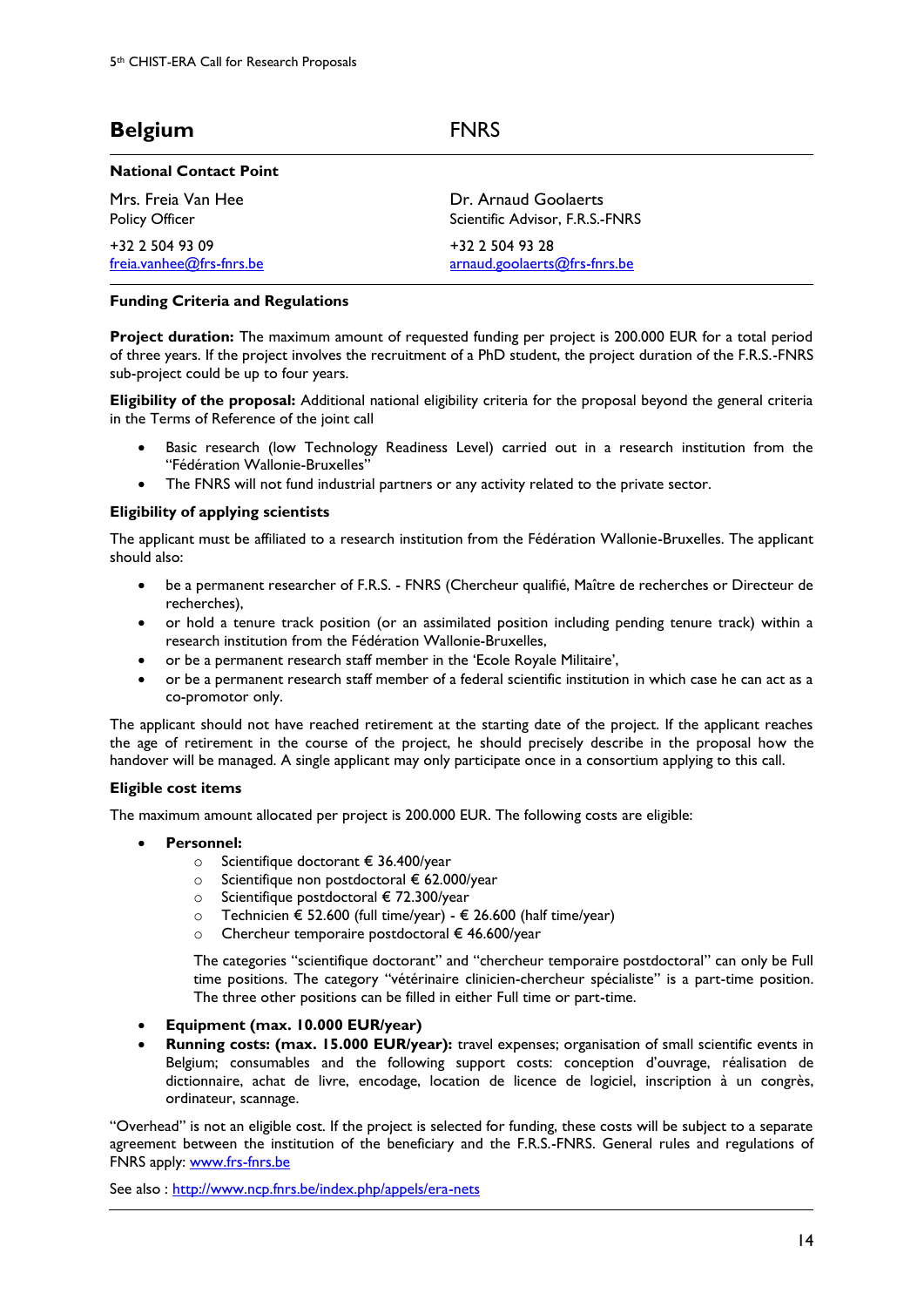## France **ANR**

Agence Nationale de la Recherche 50 avenue Daumesnil 75012 Paris

### **National Contact Point**

Mathieu Girerd Chargé de mission CHIST-ERA

+33 1 7354 8213 [mathieu.girerd@agencerecherche.fr](mailto:mathieu.girerd@agencerecherche.fr)

#### **Funding Criteria and Regulations**

The specific appendix for applicants from France will be available by end November on the website of ANR: [http://www.agence-nationale-recherche.fr/AAPProjetsOuverts.](http://www.agence-nationale-recherche.fr/AAPProjetsOuverts)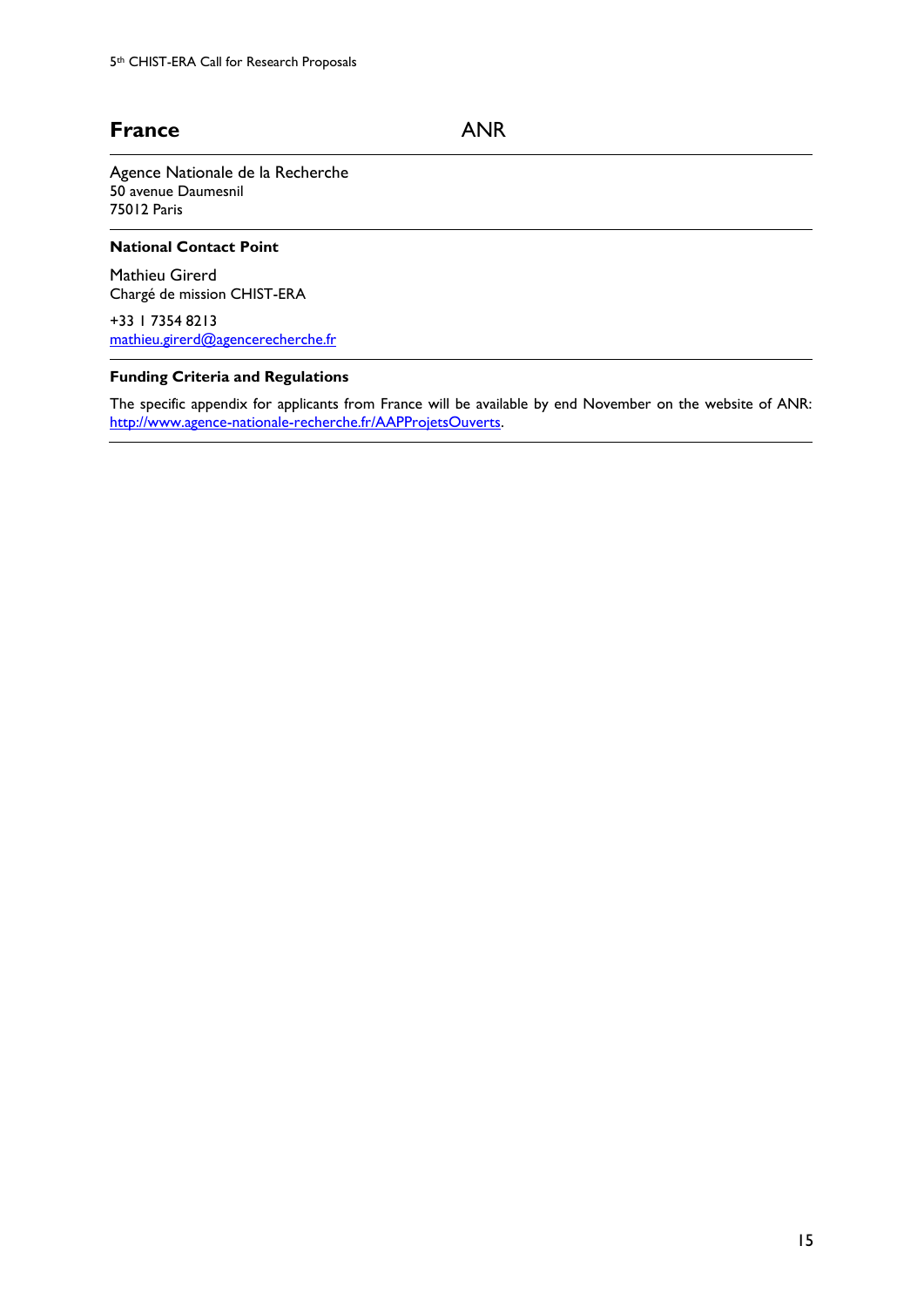## **Ireland** IRC

#### The Irish Research Council (IRC)

[www.research.ie](http://www.research.ie/)

#### **National Contact Point**

**Justin Sinnott** 

+353 1 2317131 [jsinnott@hea.ie](mailto:jsinnott@hea.ie)

#### **Funding Criteria and Regulations**

The Irish Research Council funds research of the highest scientific quality, and promotes research collaboration and the exchange of experience.

The grants distributed by the Irish Research Council must be administrated by an Irish higher education institution (HEI) that fulfils the Irish Research Councils criteria for an administrating organisation.

The grant can be used to cover any type of project-related costs, for example salaries (including your own salary, corresponding to your level of activity in the project), travel (including visits to, and stays at, research facilities), publication costs, minor equipment and depreciations, etc. The grant may not be used for scholarships. If the project involves a doctoral student, project funding may not be used to pay salary for the time the doctoral student is teaching.

Financial and scientific reports must be submitted at national level at the end of the project.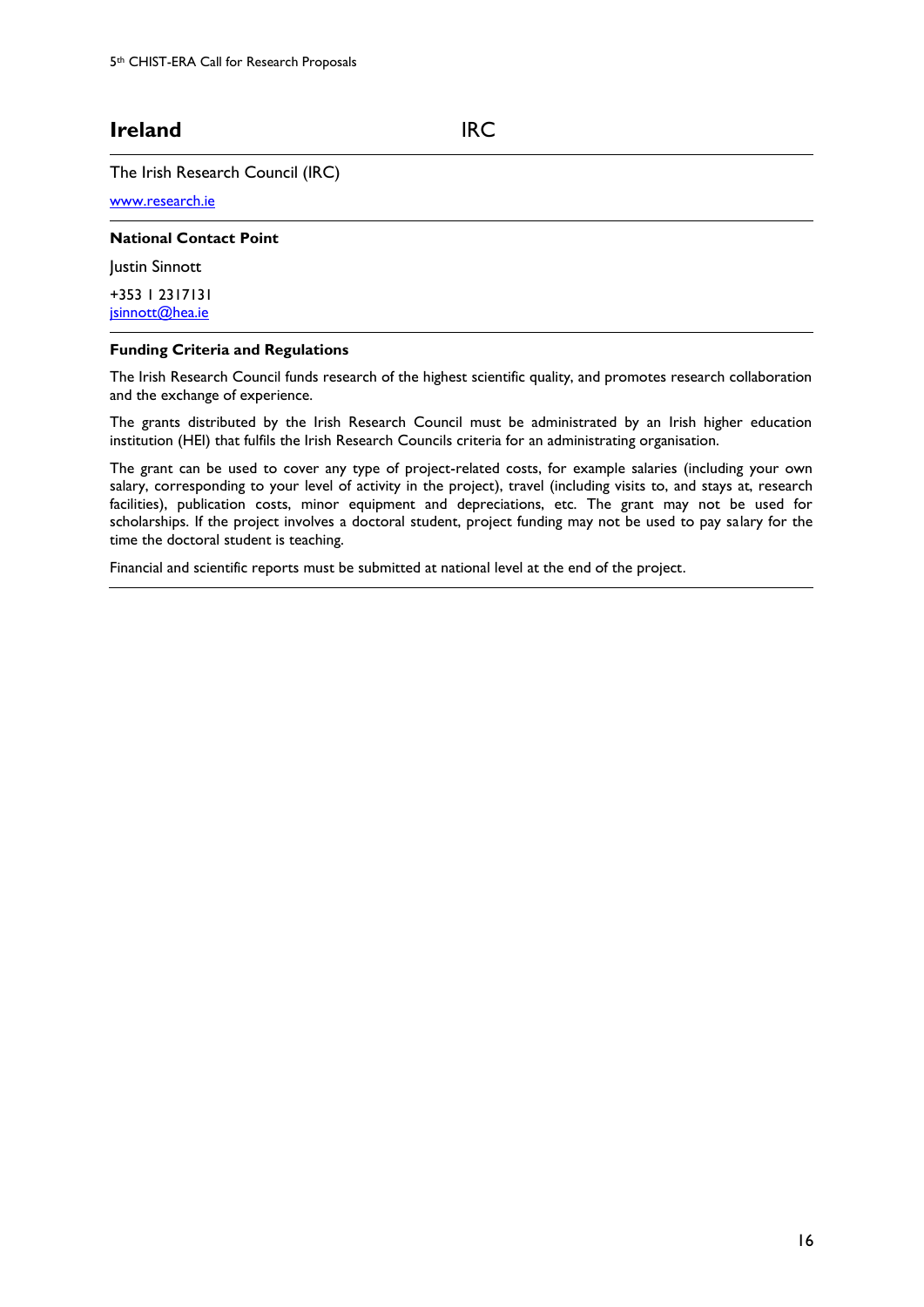## **Latvia** LZA

Latvian Academy of Sciences Centre of European Programs Akademijas laukums 1 Riga

[www.lza.lv](http://www.lza.lv/)

#### **National Contact Point**

Dr. Maija Bundule

+371 67227790 [maija.bundule@lza.lv](mailto:maija.bundule@lza.lv)

#### **Funding Criteria and Regulations**

Eligibility criteria defined in the Regulations of the Council of Ministers of the Republic of Latvia No 414 on the procedure for providing support for participation in international cooperation programs for research and technology (adopted on 19 June 2012) are applied.

Following organizations are eligible for funding: universities, research institutes and research centres and enterprises. They must be listed in the Registry of Research Institutions operated by the Ministry of Education and Science of the Republic of Latvia.

For applicants a maximum of 70 000 Euros can be requested per project year.

You must contact LZA prior to submission.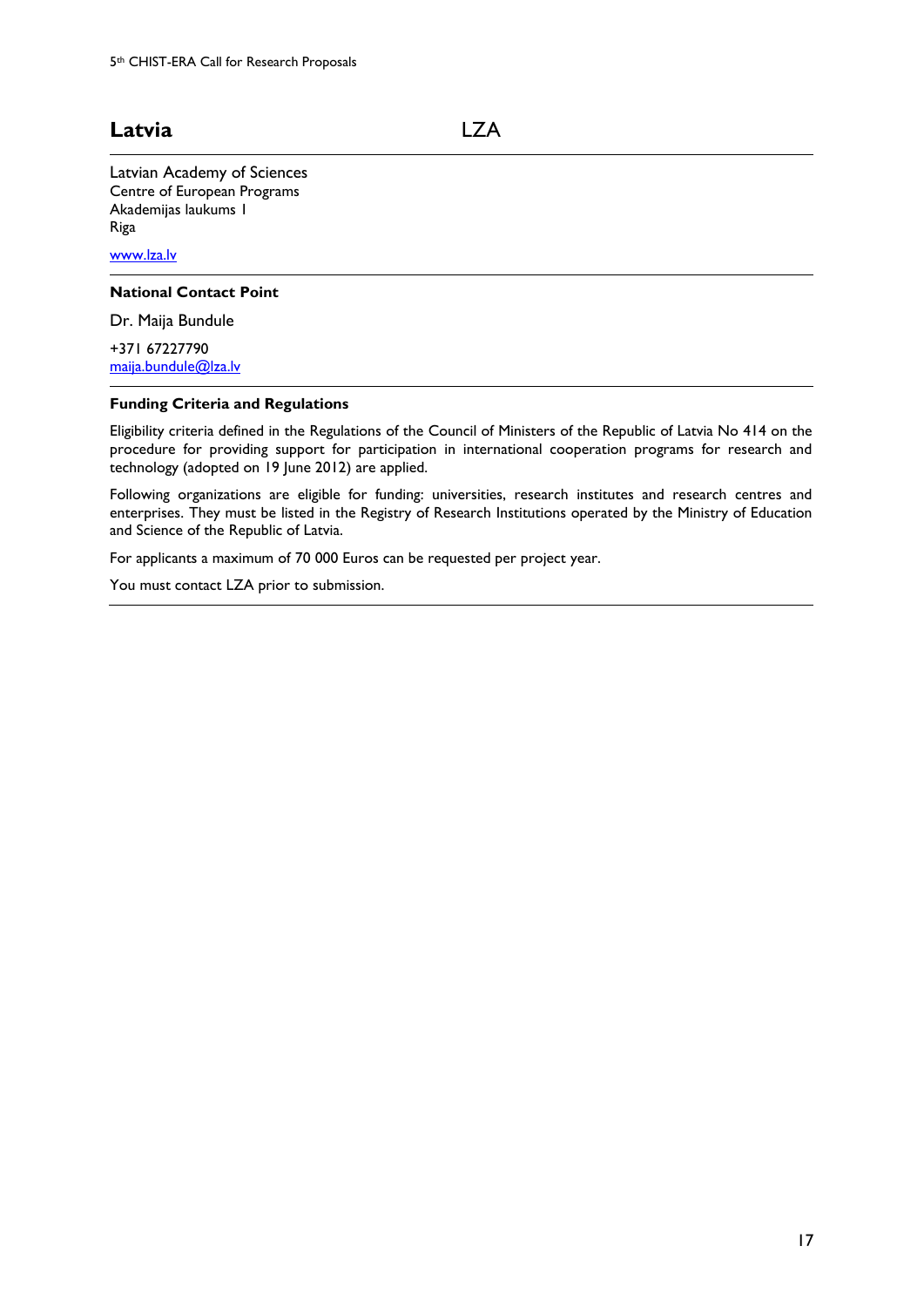## Poland NCN

#### Narodowe Centrum Nauki

u. Królewska 57 30-081 Kraków, Poland

| <b>National Contact Point</b>              |                                              |
|--------------------------------------------|----------------------------------------------|
| Dr. Jakub Gadek                            | Ms. Sylwia Kostka                            |
| +48 (12) 3419152<br>jakub.gadek@ncn.gov.pl | +48 (12) 3419018<br>sylwia.kostka@ncn.gov.pl |

#### **Funding Criteria and Regulations**

Only proposals involving basic research may be submitted in response to the call for proposals.

#### **What are the eligible costs for Polish researchers?**

- Polish research institutions as referred to in Art. 10 of the Act of 30 April 2010 on the Principles of Financing Science (Dz. U. z 2010 r. nr 96, poz. 615 z późn. zm.) <http://www.ncn.gov.pl/sites/default/files/pliki/ustawy/ustawa-o-ncn.pdf>
- The applicant who intends to act as Principal Investigator in the CHIST-ERA Consortium must be a researcher with a doctoral degree, with an established scientific record
- Principal Investigator must be employed at a Polish research institution, have necessary qualifications, the required infrastructure and sufficient free capacity to carry out the requested project in full.

#### **Forms to be submitted:**

Applicants must provide basic administrative data via the OSF electronic submission system.

#### **Please note:**

- Under this scheme the NCN will not offer state aid grants: <http://www.ncn.gov.pl/finansowanie-nauki/pomoc-publiczna?language=pl>
- Overhead costs must not exceed a maximum of 30% of eligible costs (excl. equipment) and may not be increased during the course of a research project
- Administrative personnel costs have to be covered from overheads
- Applicants are obliged to adhere to the rules included in the following document: <http://www.ncn.gov.pl/sites/default/files/pliki/katalog%20kosztow.pdf>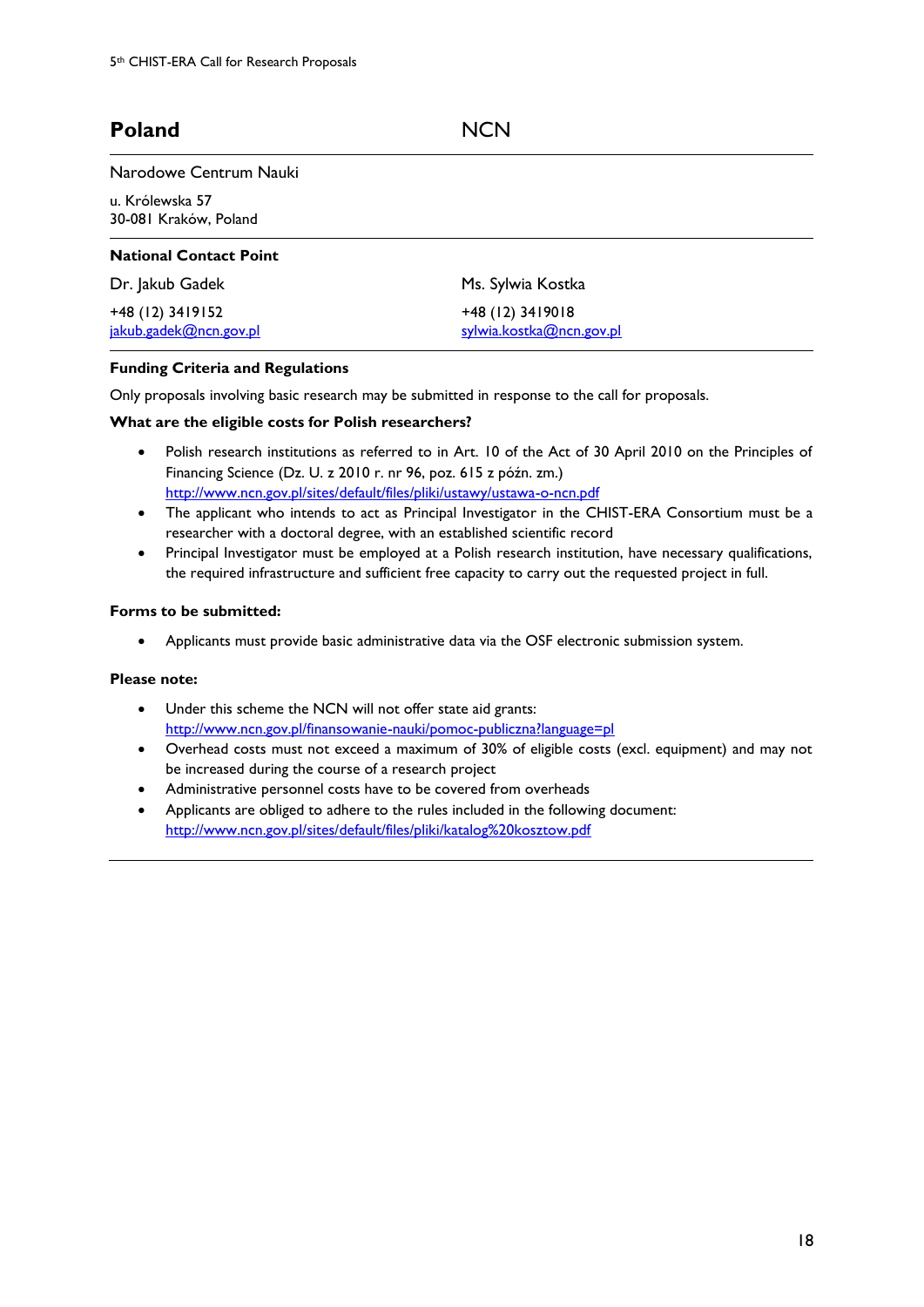## **Canada (Québec)** FRQNT

Fonds de recherche du Québec – Nature et technologies

<http://www.frqnt.gouv.qc.ca/>

#### **National Contact Point**

Mr Guillaume Lamontagne International collaborations and programs officer

(418) 643-8560 extension 3455 [guillaume.lamontagne@frq.gouv.qc.ca](mailto:guillaume.lamontagne@frq.gouv.qc.ca)

#### **Funding Criteria and Regulations**

Projects with industry partners can be funded.

Applicants have to contact FRQNT and send a letter of intention resuming their project prior to submitting it to CHIST-ERA.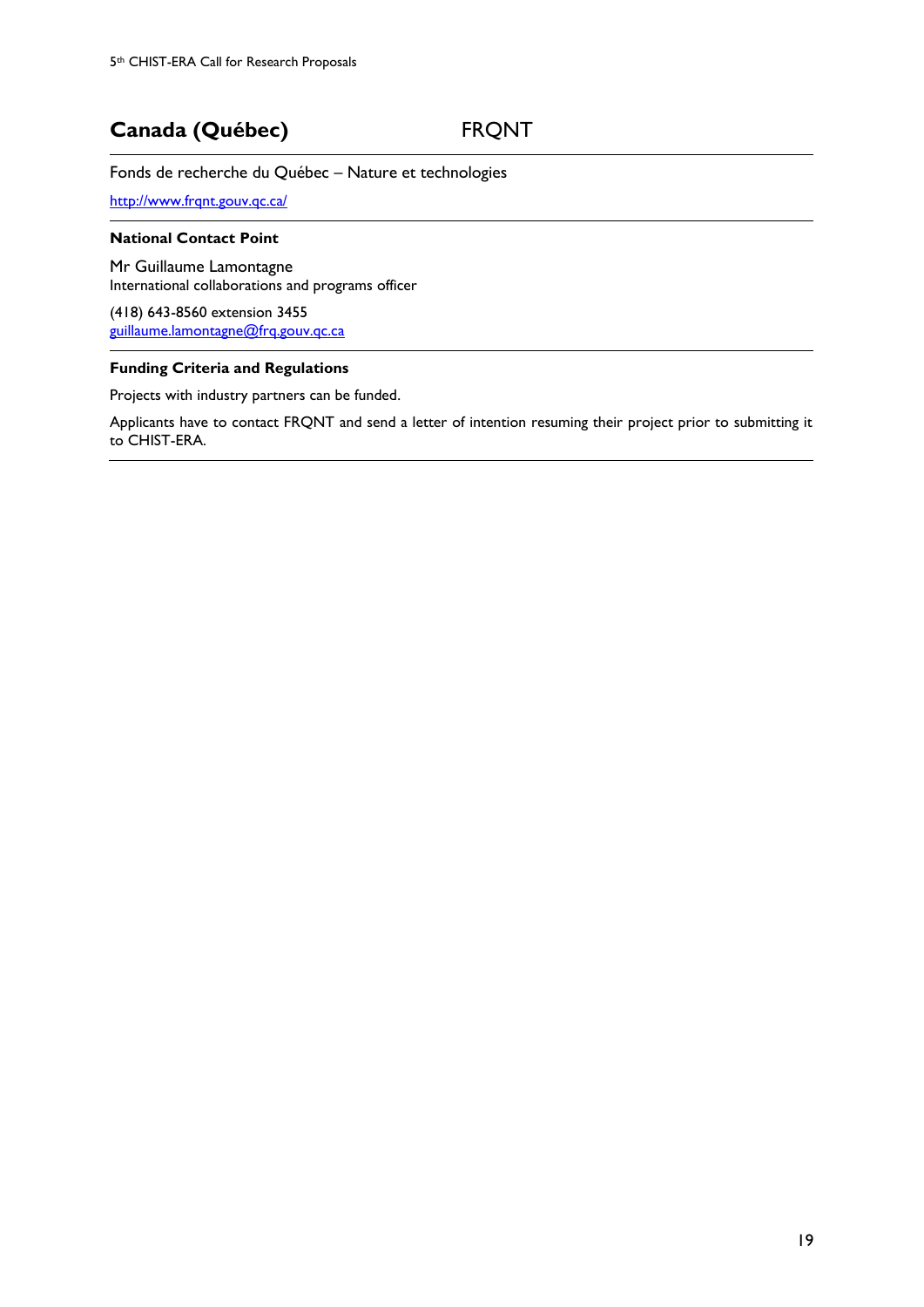## **Romania** UEFISCDI

Research Funding Directorate

Management and Administration of Exploratory Research Programmes European Science Foundation Department

Executive Agency for Higher Education, Research, Development and Innovation Funding

21-25 Mendeleev Str., sector 1 010362 Bucharest Romania

Fax: +40 21 311 59 92 [www.uefiscdi.gov.ro](http://www.uefiscdi.gov.ro/)

#### **National Contact Point**

Monica Cruceru Expert

+40 21 308 05 61 [monica.cruceru@uefiscdi.ro](mailto:monica.cruceru@uefiscdi.ro)

**Funding Criteria and Regulations**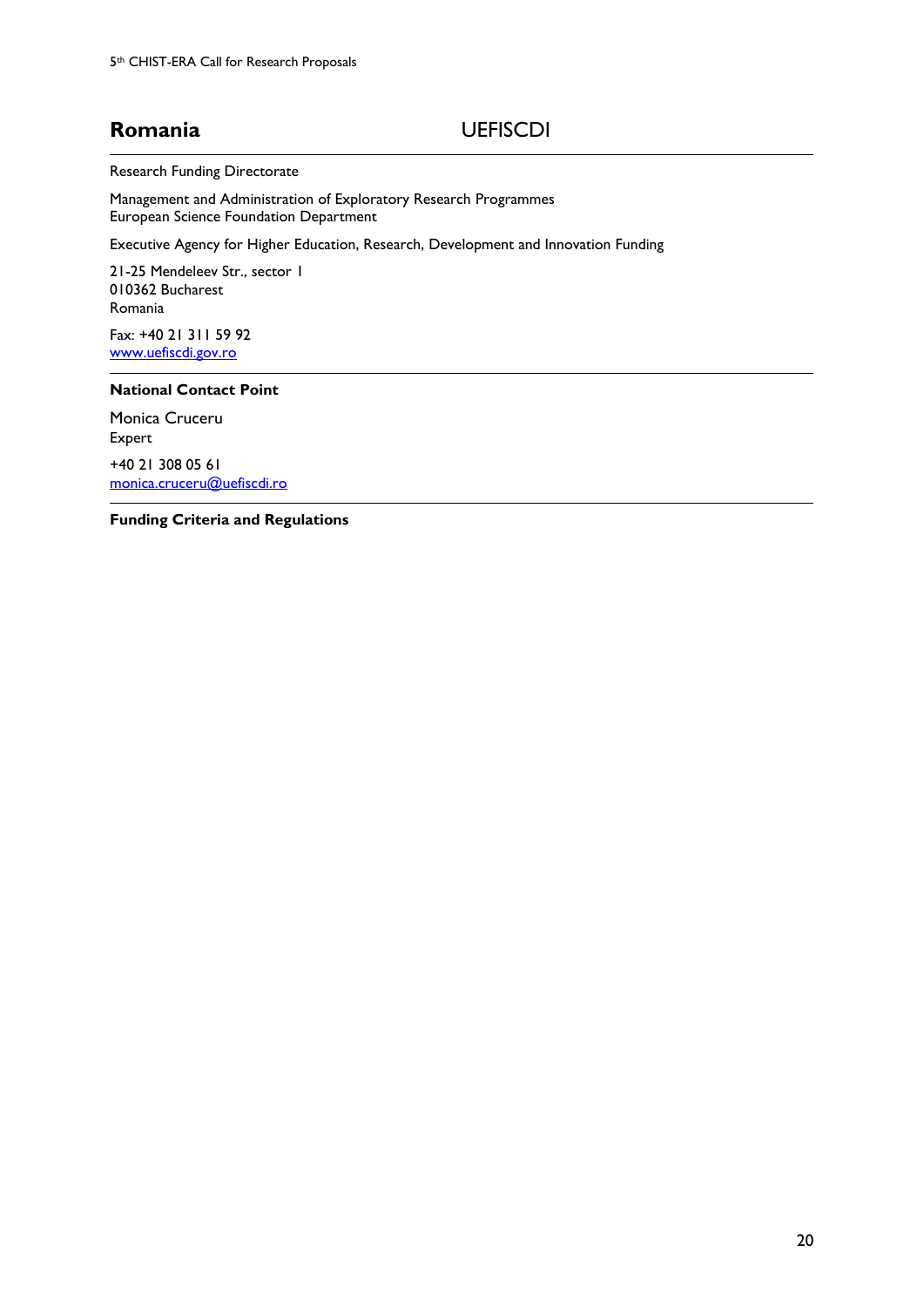- The leader of Romanian team must have a doctorate. If the doctoral diploma is not officially recognized in Romania, its recognition must be obtained before signing of the funding contract;
- The leader of Romanian team has a fixed term contract with an institute from Romania covering at least the duration of the project or has the agreement of the host institution for his or her employment at least for the duration of the contract;
- It is forbidden to submit a proposal which seeks to fund activities which had already obtained funding from the state budget;
- The host institution does not have a seizure on its accounts; it has not made false declarations concerning the information required by the UEFISCDI; it has not broken the terms of a different contract signed previously with the UEFISCDI;
- The host institution agrees to ensure the necessary administrative support, to provide access to all necessary infrastructures, to support the implementation of the project in good conditions and to employ the members of the Romanian team, while observing all legal provisions in force.
- A Romanian researcher can submit only one proposal per call topic.
- A Romanian PI could not have simultaneously more than one funded project under CHIST-ERA Scheme.

#### **Eligible costs**

- Personnel / Staff costs (including all corresponding state and social contributions) the Romanian team including the PI, will be paid according to the provisions of the Governmental Decision 475/2007 (upper ceilings) and in full compliance with the working contract of Romanian team with its organization;
- Equipment and consumable costs necessary for the JRP, including equipment, consumables, material expenses, publication, information / bibliography expenses or for access to the research infrastructure of third parties, subcontractors, etc.
- Travel and subsistence allowances (including travel and accommodation costs, allowances, conferences fees, medical insurances, visa fees) corresponding to international travel of the Romanian JRP team members, for documentation periods, participation in high level scientific conferences thematically linked to the JRP, workshops and communications in the field of the JRP;
- Overhead indirect expenses are calculated as a percentage of direct expenses: salaries, inventory and mobility (no more than 25%).

### **General regulations**

- The Romanian partners awarded in this call are invited to contract under the National Plan for RDI 2014-2020 rules;
- The Romanian partners awarded in this call should submit an annual report (scientific and financial) to UEFISCDI in accordance with the regulations settled in the funding contract.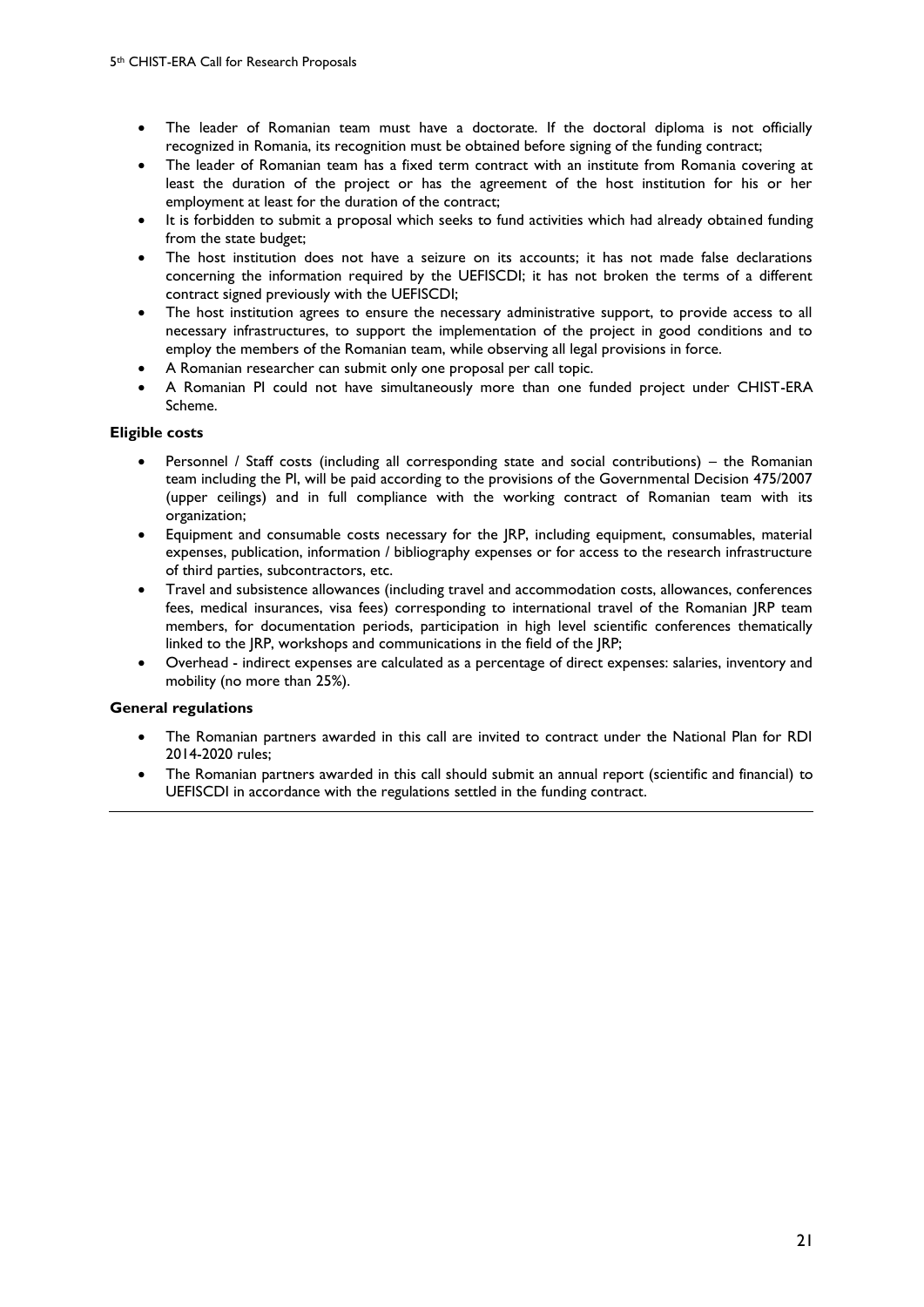**Spain** MINECO

Subdirección General de Proyectos Internacionales C/ Albacete, 5 ES-28027 Madrid (Spain)

+34 916037990

| <b>National Contact Point</b>        |                                     |
|--------------------------------------|-------------------------------------|
| Dr. Federico J. Mompeán              | Mr. Alfio Rodeghiero                |
| +34 9160 37990<br>sgint.fm@mineco.es | +34 9160 38399<br>era-ict@mineco.es |

#### **Funding Criteria and Regulations**

MINECO will be responsible for taking the final decision regarding the award of funds to the Spanish partners. The final decision will take fully into account the transnational evaluation of the cooperative project and the financial resources available. Successful applicants will be invited to participate in a National Call within the "Acciones de Programación Conjunta Internacional". Only excellent projects where international collaboration is a clear added value will be funded.

Entities eligible for MINECO funding are universities and other public research institutions, as well as private non-profit institutions that carry out R&D activities in Spain, including Technological Centres (Centros Tecnológicos). Although enterprises cannot be funded through this Call by MINECO, the Spanish private sector is very much welcome to associate with Spanish research institutions in order to participate in this Call, using own funds or funding from other National or Regional calls. In particular, eligible applicants planning to take part in consortia including industrial participation from other countries are strongly advised to seek association with the Spanish private sector.

MINECO will avoid double funding and will not finance projects or parts of projects that have been funded through other national, regional or EU calls. In particular, it is not allowed either to apply for funding in more than one proposal of this call, or to overlap funding in this call with other ERA-NET running projects.

Funding: Up to 100% of the marginal project costs in the following categories: personnel costs for temporary contracts, direct costs (consumables, small scientific equipment, travel, other costs). Up to 50% of total costs for those institutions that can apply under total costs scheme, and according to national regulations (Basic regulations: Orden de bases ECC/1780/2013, published in BOE 02.10.2013). Indirect costs (overheads) are not eligible.

Budget for Spanish partners: Maximum funding is 100.000 € per partner (140.000 € if the Spanish partner is the consortium coordinator). When two Spanish partners participate in the same proposal, the maximum total funding for the Spanish part should not exceed 150.000 €. If one of them is the project leader, this maximum could be higher than 150.000 €, depending on the objectives.

Project budgets are expected to be well balanced in relation to the relative weight of Spanish partners in the consortium and, for consortia with industrial participation, to the presence of Spanish industrial associates.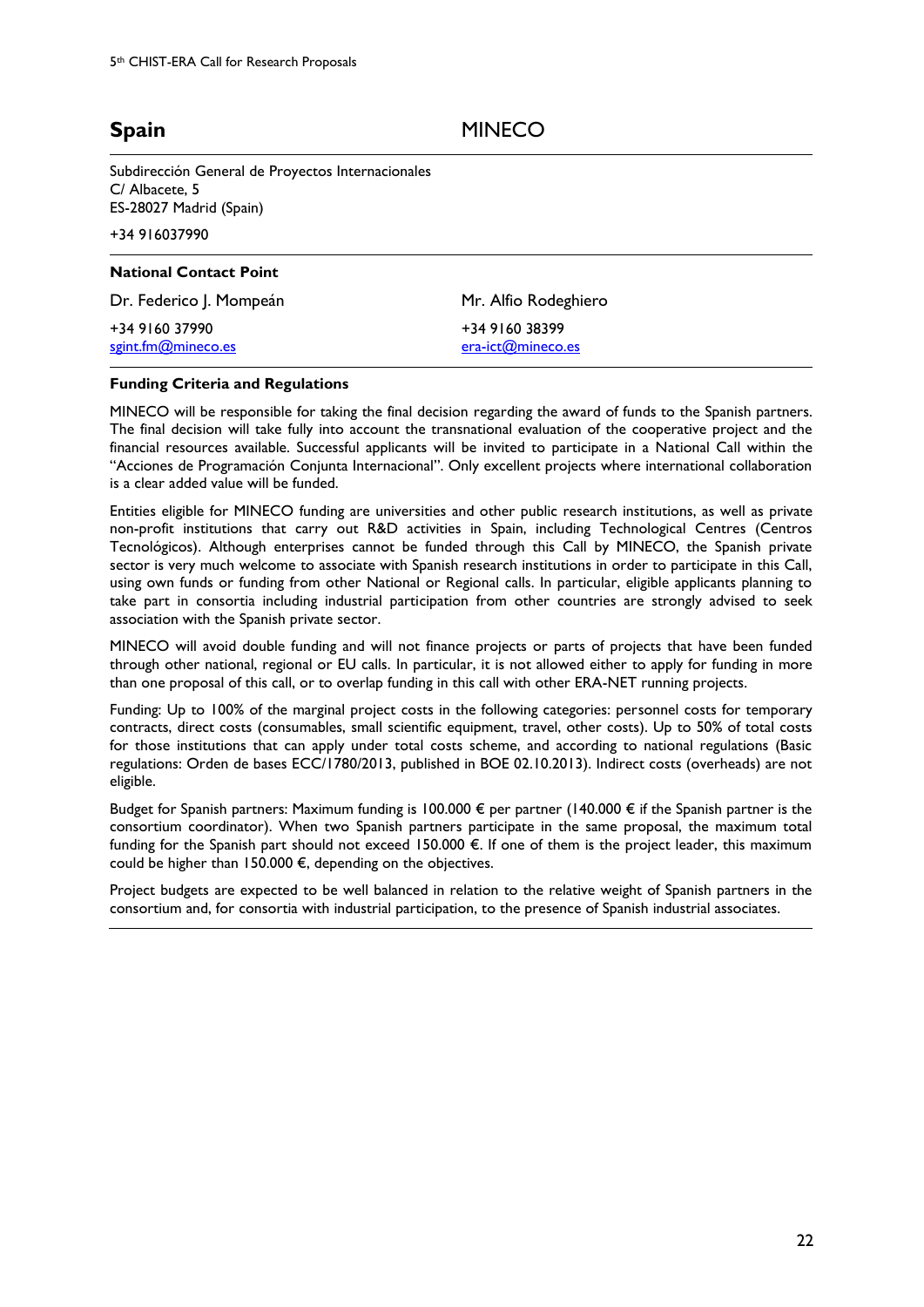## **Sweden** VR

The Swedish Research Council (VR)

#### [www.vr.se](http://www.vr.se/)

#### **National Contact Point**

Birgitta Myrman

+46 8 546 44 224 + 46 733 553852 [birgitta.myrman@vr.se](mailto:birgitta.myrman@vr.se)

#### **Funding Criteria and Regulations**

The Swedish Research Council funds basic research of the highest scientific quality, and promotes research collaboration and the exchange of experience. Terms and conditions for granting projects can be found at: [http://www.vr.se/inenglish/researchfunding/applyforgrants/generalconditionsforgrantapplications.4.5adac704126a](http://www.vr.se/inenglish/researchfunding/applyforgrants/generalconditionsforgrantapplications.4.5adac704126af4b4be280007743.html) [f4b4be280007743.html](http://www.vr.se/inenglish/researchfunding/applyforgrants/generalconditionsforgrantapplications.4.5adac704126af4b4be280007743.html)

The applicants need to hold a PhD at the time of application.

The grants distributed by the Swedish Research Council must be administrated by a Swedish university, higher education institution (HEI) or other public organisation that fulfils the Swedish Research Councils criteria for an administrating organisation. Eligible organisations can be found under the link above.

The grant can be used to cover any type of project-related costs, for example salaries (including your own salary, corresponding to your level of activity in the project), travel (including visits to, and stays at, research facilities), publication costs, minor equipment and depreciations, etc. The grant may not be used for scholarships. If the project involves a doctoral student, project funding may not be used to pay salary for the time the doctoral student is teaching. The minimum amount for which you may apply is SEK 300 000 per year, including indirect costs.

Financial and scientific reports must be submitted at national level at the end of the project.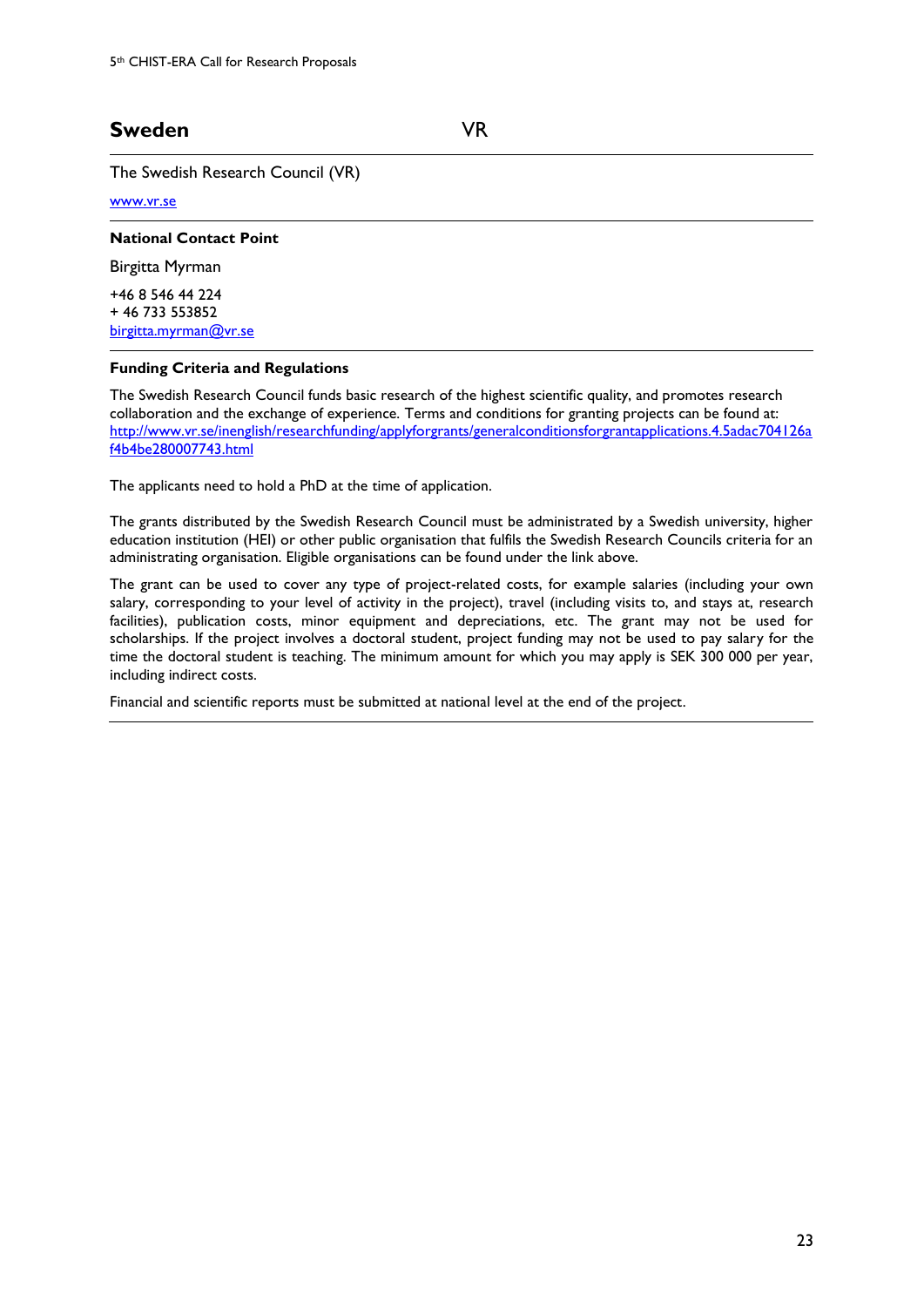## **Switzerland** SNSF

Swiss National Science Foundation

Division II – Mathematical, Natural and Engineering Sciences Wildhainweg 3 P.O. Box 8232 CH-3001 Berne

http://www.snf.ch

#### **National Contact Point**

Dr Georges Klein Scientific Officer

+41 31 308 21 68 [georges.klein@snf.ch](mailto:georges.klein@snf.ch)

#### **Funding Criteria and Regulations**

Projects must comply with SNSF Project Funding (division II) [regulations and practices.](http://www.snf.ch/en/funding/documents-downloads/Pages/default.aspx)

In particular, all Swiss applicants and co-applicants must be eligible for Project Funding. Swiss applicants who have not previously obtained a Project grant in division II must contact the national contact point.

Please note that article 15 of SNSF funding rules (multiple parallel grants) applies.

Grants will be managed according to [standard SNSF rules;](http://www.snf.ch/SiteCollectionDocuments/allg_lifetime_management_e.pdf) reporting requirements duplicating those of CHIST-ERA will not be enforced. Follow-up applications may not be submitted.

#### **Forms to be submitted**

Applicants must provide basic administrative data by submitting an administrative application in the online [mySNF tool](http://www.mysnf.ch/) on or before the day the consortium application is submitted. Please select the Projects/ERA-NET funding instrument when creating the administrative application.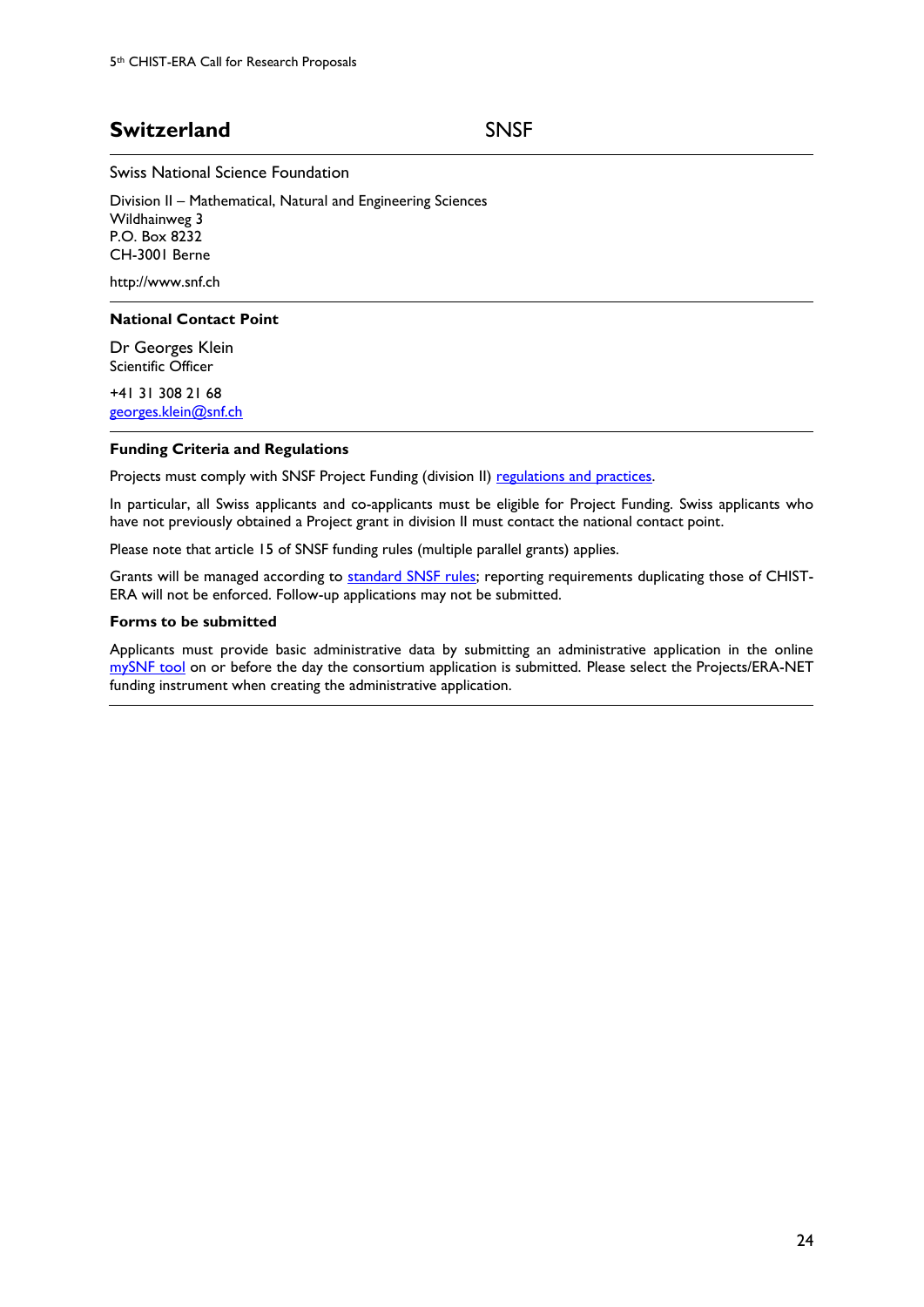## Turkey TÜBITAK

TÜBITAK EU Framework Programmes

Tunus Cad. No:80 Kavaklidere 06100 Ankara

[http://www.tubitak.gov.tr](http://www.tubitak.gov.tr/) [www.h2020.org.tr](http://www.h2020.org.tr/)

#### **National Contact Point**

Ezgi Bener +90 312 468 5300/2580 [ncpict@tubitak.gov.tr](mailto:ncpict@tubitak.gov.tr)

#### **Funding Criteria and Regulations**

Information will be available before the call deadline of the TÜBITAK EU website [http://www.h2020.org.tr/.](http://www.h2020.org.tr/)

The previous version for the 2013 call is available:

[http://www.fp7.org.tr/home.do;jsessionid=D833A98274F3AC33DAF5DE9C3920BE75?ot=5&rt=1&sid=3222&pi](http://www.fp7.org.tr/home.do;jsessionid=D833A98274F3AC33DAF5DE9C3920BE75?ot=5&rt=1&sid=3222&pid=0&cid=27217) [d=0&cid=27217](http://www.fp7.org.tr/home.do;jsessionid=D833A98274F3AC33DAF5DE9C3920BE75?ot=5&rt=1&sid=3222&pid=0&cid=27217)

Projects with industry partners can be funded via 1001 Programme.